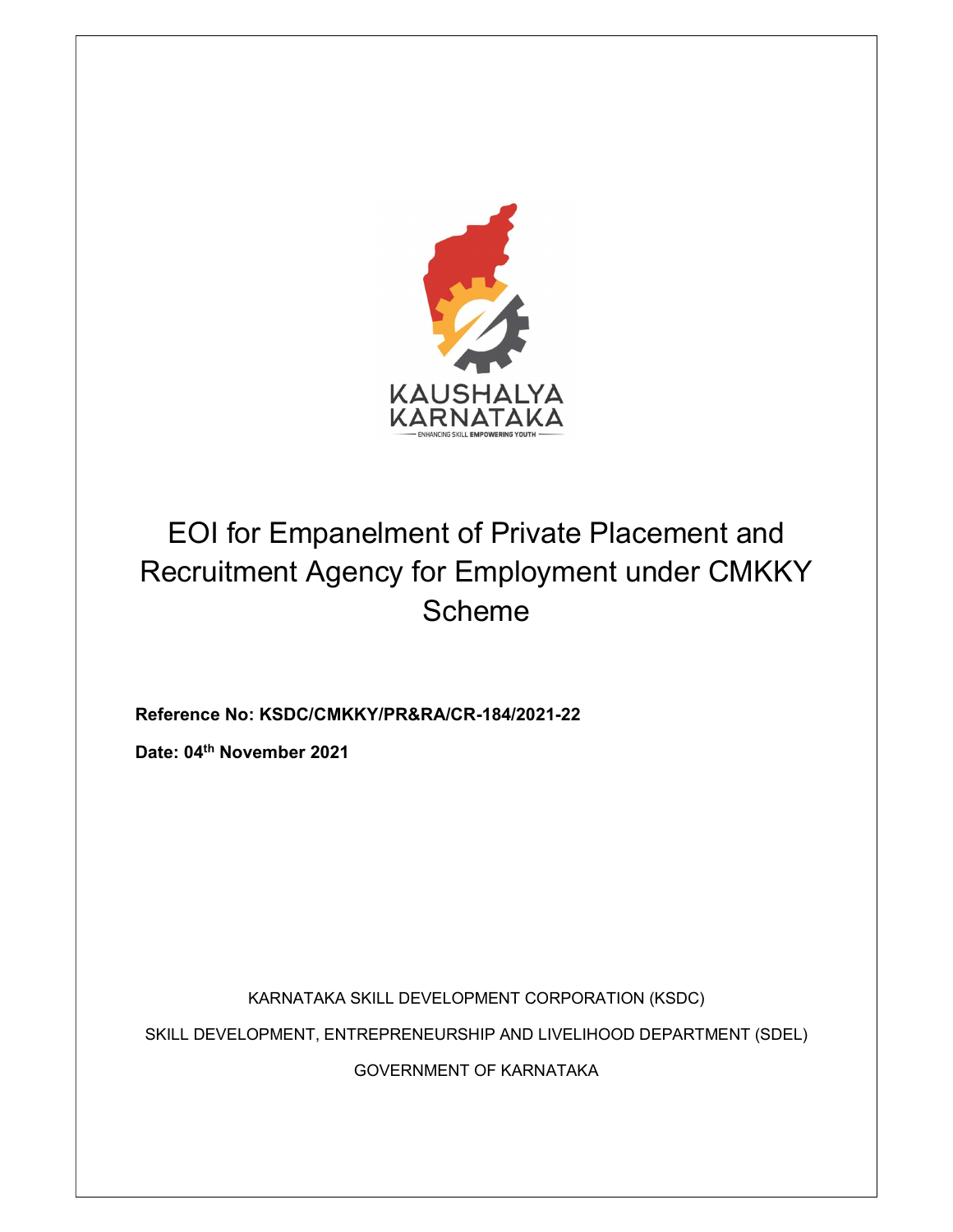# **Table of Contents**

| 1.  |                                                                               |  |
|-----|-------------------------------------------------------------------------------|--|
| 2.  |                                                                               |  |
| 3.  |                                                                               |  |
| 4.  |                                                                               |  |
| 5.  |                                                                               |  |
| 6.  |                                                                               |  |
| 7.  | Evaluation of Technical Proposals and Finalization of Framework Agreements: 9 |  |
| 8.  |                                                                               |  |
| 9.  |                                                                               |  |
| 10. |                                                                               |  |
| 11. |                                                                               |  |
| 12. |                                                                               |  |
| 13. |                                                                               |  |
| 14. |                                                                               |  |
| 15. |                                                                               |  |
| 16. |                                                                               |  |
| 17. |                                                                               |  |
| 18. |                                                                               |  |
| 19. |                                                                               |  |
| 20. |                                                                               |  |
|     |                                                                               |  |
|     |                                                                               |  |
|     |                                                                               |  |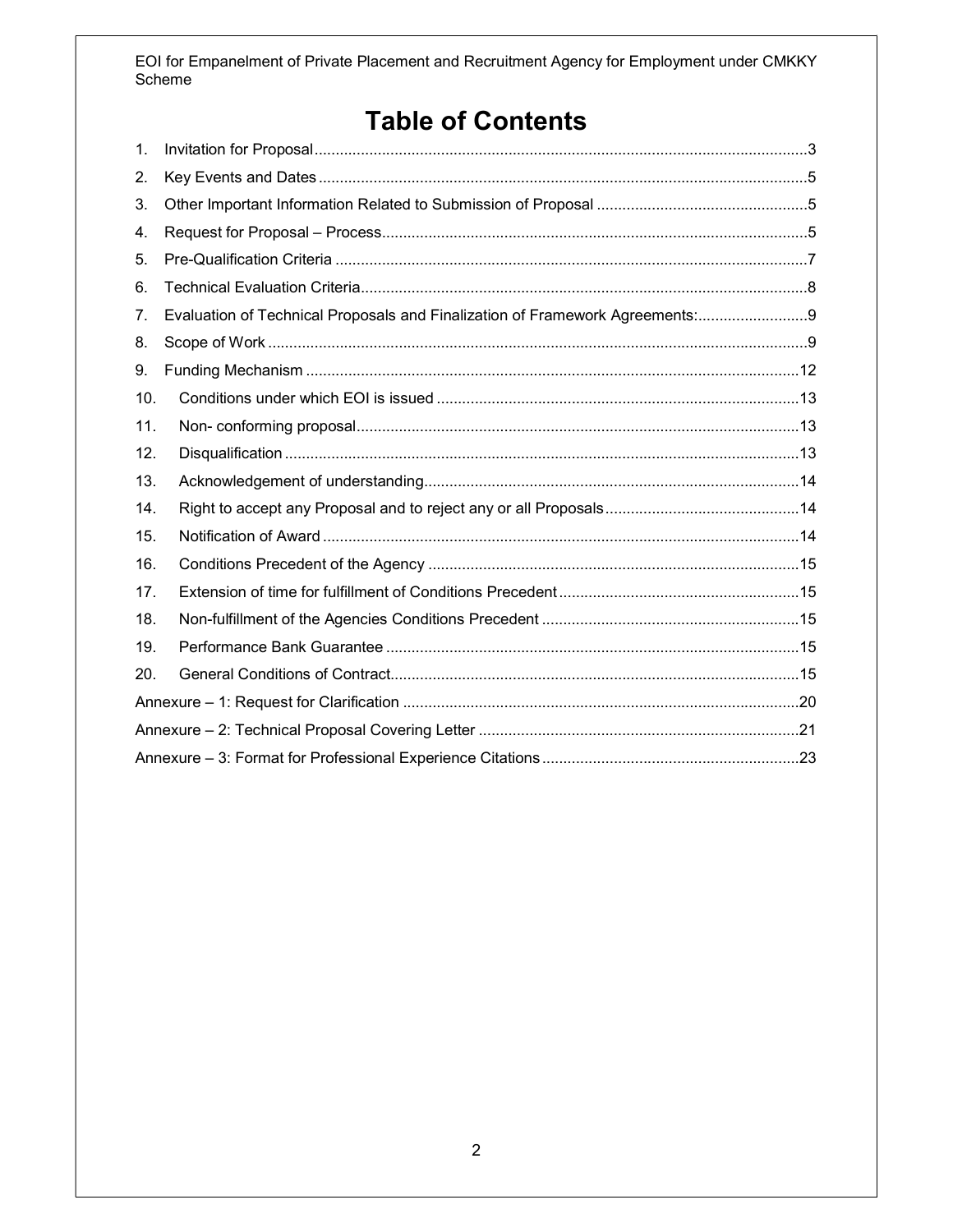## Invitation for Proposal

## i. Introduction

Karnataka Skill Development Corporation (KSDC) was formerly known as Karnataka Vocational Training and Skill Development Corporation (KVTSDC). KVTSDC was created Vide Government Order, No. LD 142 ETI 2007 Dated 2/4/2008 to accomplish the desired objectives of State skill policy, under the companies Act'1956, with a target of imparting skills and employment to 10 lakh persons in the succeeding five years from inception. It was created with objectives like-

- i. To design develop and implement various skill-training programs based on the emerging trades and in multi skills, considering the demand of industries.
- ii. Implement Modular Employable skilled (MES) short-term training programs as per DGE&T norms.
- iii. Implement various employment generating training programs sponsored by Government, Public sector, Enterprises, Corporations, Boards, Local Bodies and Associates etc.
- iv. To assist, implement and strengthen State Project Implementation Unit (SPIU)
- v. To establish study circles to acquire knowledge for the jobs appearing competition examinations through employment exchange
- vi. To train, assist, facilitate, regulate and provide employment of skilled Karnataka personnel for overseas employment and as global placement service through web portal and co-ordinate with protector of emigration office in Karnataka State for clearance of Emigration and other clearances.
- vii. Adoption and implementation of the recommendation of the State Skill Mission/Committee

### a) Major Schemes of KSDC

i. Chief Minister's Kaushalya Karnataka Yojane (CMKKY)

Chief Minister's Kaushalya Karnataka Yojane (CMKKY) envisages to skill 5 lakh youth annually of which 2.50 lakh youth shall be targeted under schemes implemented directly by SDEL and 2.50 lakh youth shall be targeted under schemes implemented by other Government departments and government bodies.

ii. Pradhan Mantri Kaushal Vikas Yojana (PMKVY)

Pradhan Mantri Kaushal Vikas Yojana (PMKVY) is the flagship scheme of the Ministry of Skill Development & Entrepreneurship (MSDE). The objective of this placement-oriented scheme is to enable a large number of Indian youths to take up industry-relevant skill training that will help them in securing a better livelihood.

### b) Background

Placement of skilled manpower is a key objective of the skilling schemes across the ecosystem. It helps in improving the economic condition of the unemployed youths, especially socially disadvantaged groups. Youth employment thus brings a range of benefits such as poverty alleviation, reduction in crime rates and life expectancy rate etc., thereby benefitting social as well as economic development.

Though the country has taken several steps to tide over the challenge of bridging the gap between the demand and supply of skilled workforce, however, unemployment and skill mismatch remains a critical challenge that the country is experiencing. KSDC has been making efforts to facilitate the youths in getting desirable employment, in line with the current vision of Department of Skill Development, Entrepreneurship and Livelihoods (SDEL) to make India the skill capital of the world. Considering the aforesaid challenge of bridging the gap between the demand and supply of skilled workforce,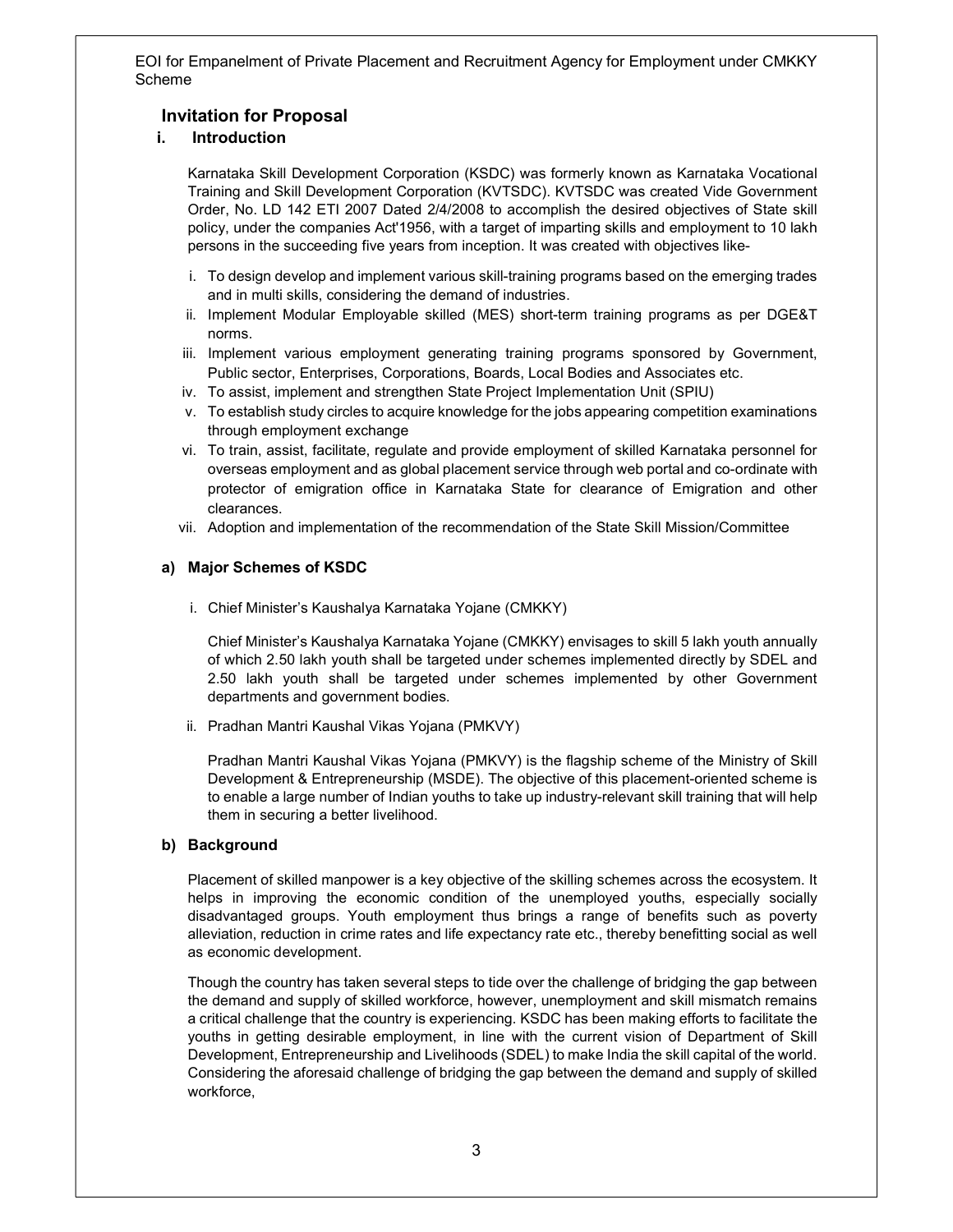KSDC has been working as an enabler to find and utilize various channels which could catalyze the process of providing employment opportunities to the skilled manpower skilled under various projects being implemented by KSDC. In view of the aforementioned, KSDC aims to empanel employment agencies which play a role of a catalyst to provide employment to the skilled manpower trained through the various skilling schemes.

## ii. Purpose of this EOI:

- a) To scale up the placement performance of various skill development schemes implemented by KSDC, KSDC intends to identify and empanel suitable Agencies as placement partners such as employment agencies/employers who can facilitate/provide placements of skilled manpower trained through KSDC's implemented skilling programmes and perform their role as prescribed below, effectively. Through this EOI, KSDC invites Proposals for the Identification and empanelment of placement partners. The placement partners are expected to play one of the most critical roles in providing placement to skilled manpower.
- b) KSDC hereby invites Proposals from reputed organizations of proven record of accomplishment to be the Placement Partner to provide placement opportunities to Jobseekers registered on skill connect portal and candidates trained under CMKKY Schemes.
- c) The duration of the agreement will be One year initially. Based on the performance of the agency and need of KSDC, the agreement can be extended further for another 1 year, up to maximum of total two years from the date of commencement of services on mutual agreement.
- d) KSDC intends to empanel at least 2-4 agencies for each division (Agencies who are technically qualified as per technical evaluation criteria will be automatically qualified for Provisional Empanelment. KSDC will enter into agreement with the provisionally empaneled agencies. KSDC reserve the right for further inclusion or exclusion subject to performance and business need on future date.
- e) A pre-proposal meeting will be held on  $15<sup>th</sup>$  November 2021 at the address given below to provide additional clarifications. Non-attendance at the pre-proposal meeting will not be a cause for disqualification of a Proposer. Interested Proposers should depute their staff only to attend the preproposal meeting:
- f) A complete set of documents for setting up framework agreement in English may be downloaded by interested Proposers from the official website of KSDC at https://www.kaushalkar.com free of cost. Proposer would be solely responsible for ensuring that any subsequent addenda issued thereafter and available in website is also downloaded / incorporated in the document while preparing and submitting Proposals.
- g) KSDC will not be responsible for delay in submission due to any reason. For this, Agencies are requested to submit the complete proposal, well advance in time to avoid any unforeseen problems.
- h) All Proposals must be accompanied by a proposal security as specified in the documents for setting up framework agreement. Late Proposals will be rejected. Technical Proposals will be opened in the presence of the Proposers' representatives who choose to attend at the address below. In the event of the date being declared as a closed holiday for purchaser's office, the due date for submission of Proposals and opening will be the following working day at the appointed time.
- i) Proposals must be physically submitted to the address below at or before  $24<sup>th</sup>$  November 2021, 17:00 Hrs.

To,

The Managing Director,

Karnataka Skill Development Corporation (KSDC)

Third Floor, Kaushalya Bhawan, Near Dairy Circle, Bannerghatta Road, Bangalore – 560029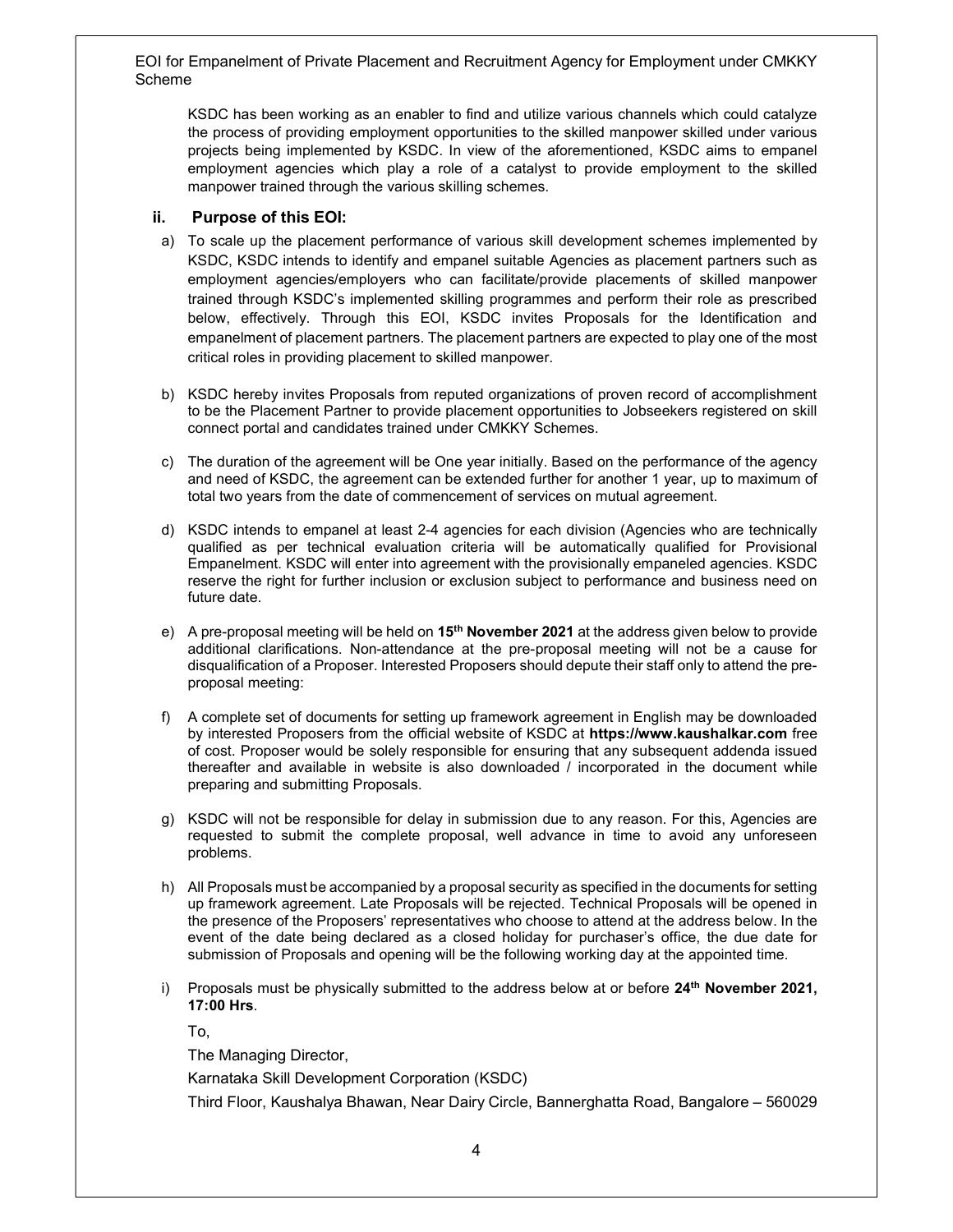## Key Events and Dates

| S. No          | <b>Information</b>                                                                  | <b>Details</b>                                       |
|----------------|-------------------------------------------------------------------------------------|------------------------------------------------------|
| 1.             | <b>EOI Download Date</b>                                                            | 04 <sup>th</sup> November 2021                       |
| 2.             | Last date to send Queries                                                           | 10 <sup>th</sup> November 2021                       |
|                |                                                                                     | All<br>sent:<br>queries to<br>be                     |
|                |                                                                                     | eoi_rfp@kaushalkar.com                               |
| 3 <sub>1</sub> | Pre-EOI conference                                                                  | 15 <sup>th</sup> November at 11:00 hrs               |
|                |                                                                                     | 3 <sup>rd</sup><br>Floor, Kaushalya Bhawan,<br>Dairy |
|                |                                                                                     | Circle, Bangalore - 560029                           |
| 4.             | Release of Response to Clarification would be                                       | Kaushalkar<br>Portal:                                |
|                | available at                                                                        | https://www.kaushalkar.com                           |
| 5.             | Last date (deadline) for submission of 24 <sup>th</sup> November 2021, by 17:00 hrs |                                                      |
|                | Proposal                                                                            |                                                      |
| 6.             | Opening of Technical proposals                                                      | $26th$ November 2021 at 11:00 hrs                    |

## Other Important Information Related to Proposal submission

| <b>S. No.</b> | <b>Item</b>                                                                                                                                                              | <b>Description</b>                                                                                                                                                                                               |
|---------------|--------------------------------------------------------------------------------------------------------------------------------------------------------------------------|------------------------------------------------------------------------------------------------------------------------------------------------------------------------------------------------------------------|
| 1.            | Empanelment<br>(Non<br>Fees<br>$\overline{\phantom{m}}$<br>refundable)                                                                                                   | Rs. 10,000 (Ten Thousand)                                                                                                                                                                                        |
| 2.            | <b>Proposal Validity Period</b>                                                                                                                                          | (120) One-hundred-and-twenty days from the<br>date of Proposal Submission                                                                                                                                        |
| 3.            | Performance Bank Guarantee                                                                                                                                               | 5 percent of the project cost.                                                                                                                                                                                   |
| 4.            | Last date for furnishing Performance<br>Bank Guarantee in the Form of Bank<br>Guarantee (Payable at Bangalore) to<br>(By<br>the<br>department<br>successful<br>agencies) | Within fourteen (14) working days of the date of<br>notice of award of the contract or prior to signing<br>of the contract whichever is earlier or as<br>intimated in the work order issued by the<br>department |
| 5.            | Last date for signing contract                                                                                                                                           | As intimated in work order of the department                                                                                                                                                                     |
| 6.            | <b>Assignment Duration:</b>                                                                                                                                              | The duration of the consultancy assignment<br>shall be One year                                                                                                                                                  |

## Request for Proposal – Process

## a) Proposal document Fees

The qualified Agency are requested to pay online Empanelment fees of Rs. 10,000/- through using this link https://www.kaushalkar.com/article/annexure-c-steps-for-challangeneration/. Empanelment fee is non-refundable.

### b) Contact Details

For any clarifications & communication with reference to the EOI documents, the Agency are expected to communicate at the contact information provided below:

To,

The Executive Director – 2, KSDC

Email ID: **eoi\_rfp@kaushalkar.com**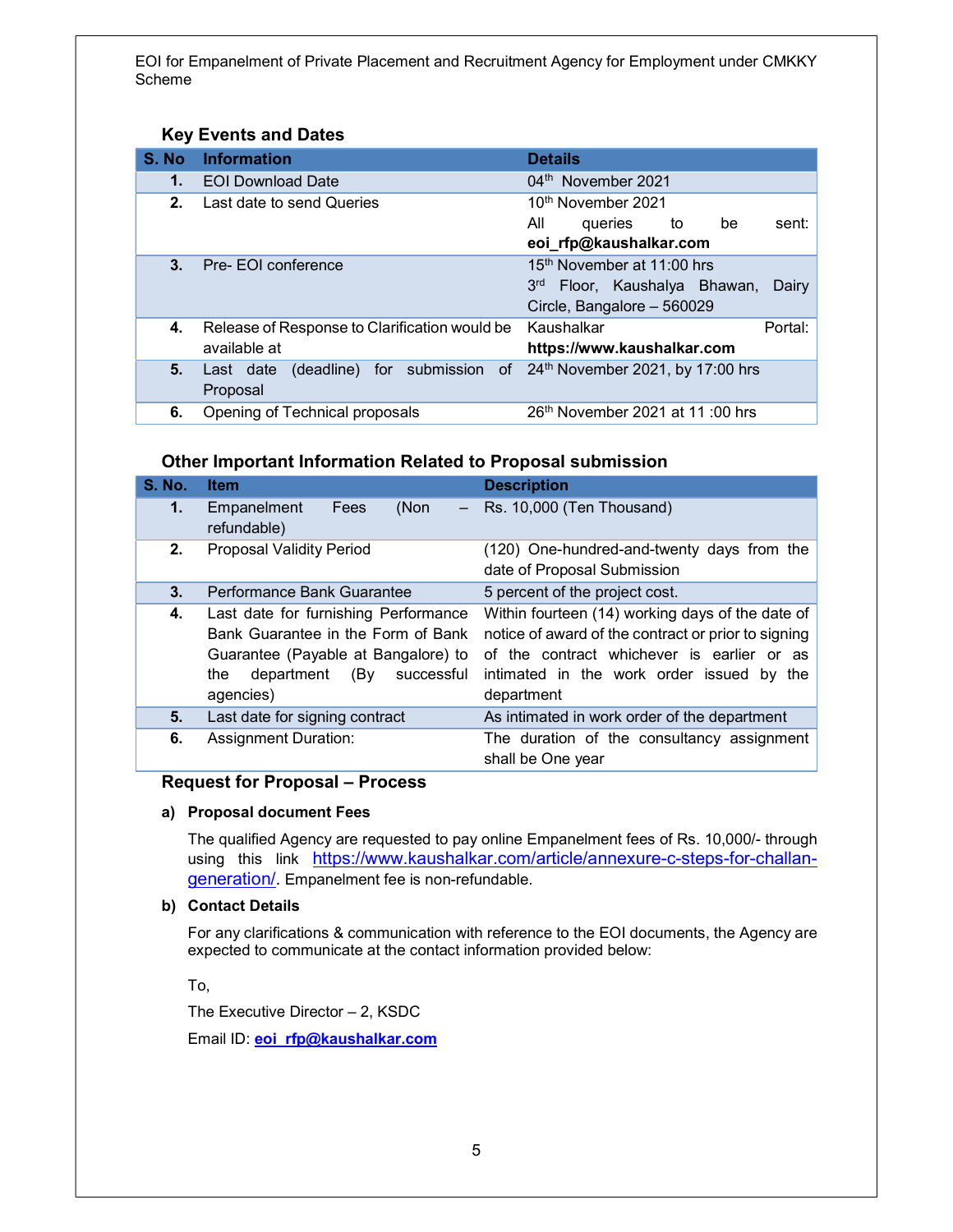## c) Pre-EOI queries :

Agency shall send in their pre-EOI queries to the contact address at which the Proposal are to be submitted as well as the email id mentioned in above section on contact details of this EOI. The response to the queries will be published on www.kaushalkar.com. No telephonic queries will be entertained. This response of KSDC shall become integral part of EOI document.

## d) Supplementary Information/Corrigendum/Amendment to the EOI

At any time prior to the deadline (or as extended by KSDC) for submission of Proposal, the department for any reason, whether at its own initiative or in response to clarifications requested by the Agency may modify the EOI document by issuing amendment(s) or issue additional data to clarify an interpretation of the provisions of this EOI. Such supplements / corrigendum to the EOI issued by KSDC would be displayed on www.kaushalkar.com. Any such supplement / corrigendum / amendment shall be deemed to be incorporated by this reference into this EOI.

Any such supplement / corrigendum / amendment will be binding on all the Agencies. KSDC will not be responsible for any misinterpretation of the provisions of this Empanelment document on account of the Agency failure to update the Proposal documents based on changes announced through the website.

In order to allow Agencies a reasonable time to take the supplement / corrigendum / amendment(s) into account in preparing their Proposal, KSDC, at its discretion, may extend the deadline for the submission of Proposal.

## e) Consortium and Joint Ventures

No consortium is allowed.

## f) Completeness of Response

Agencies are advised to study all instructions, forms, terms, requirements and other information in the EOI documents carefully. Submission of Proposal shall be deemed to have been done after careful study and examination of the EOI document with full understanding of its implications.

The response to this EOI should be full and complete in all respects. Failure to furnish all information required by the EOI document or submission of a proposal not substantially responsive to the EOI document in every respect will be at the Agency risk and may result in rejection of its Proposal and forfeiture of the EMD.

## g) Proposal Preparation Cost

The Agency shall be responsible for all costs incurred in connection with participation in the EOI process, including, but not limited to, costs incurred in conduct of informative and other diligence activities, participation in meetings/discussions/presentations, preparation of Proposal, in providing any additional information required by KSDC to facilitate the evaluation process, and in negotiating a definitive Service Level Agreement (SLA) and all such activities related to the EOI process. This EOI does not commit KSDC to award a Contract or to engage in negotiations. Further, no reimbursable cost may be incurred in anticipation of award of the Contract for implementation of the Project.

## h) Right to termination

KSDC may terminate the EOI process at any time and without assigning any reason. KSDC makes no commitments, express or implied, that this process will result in a business transaction with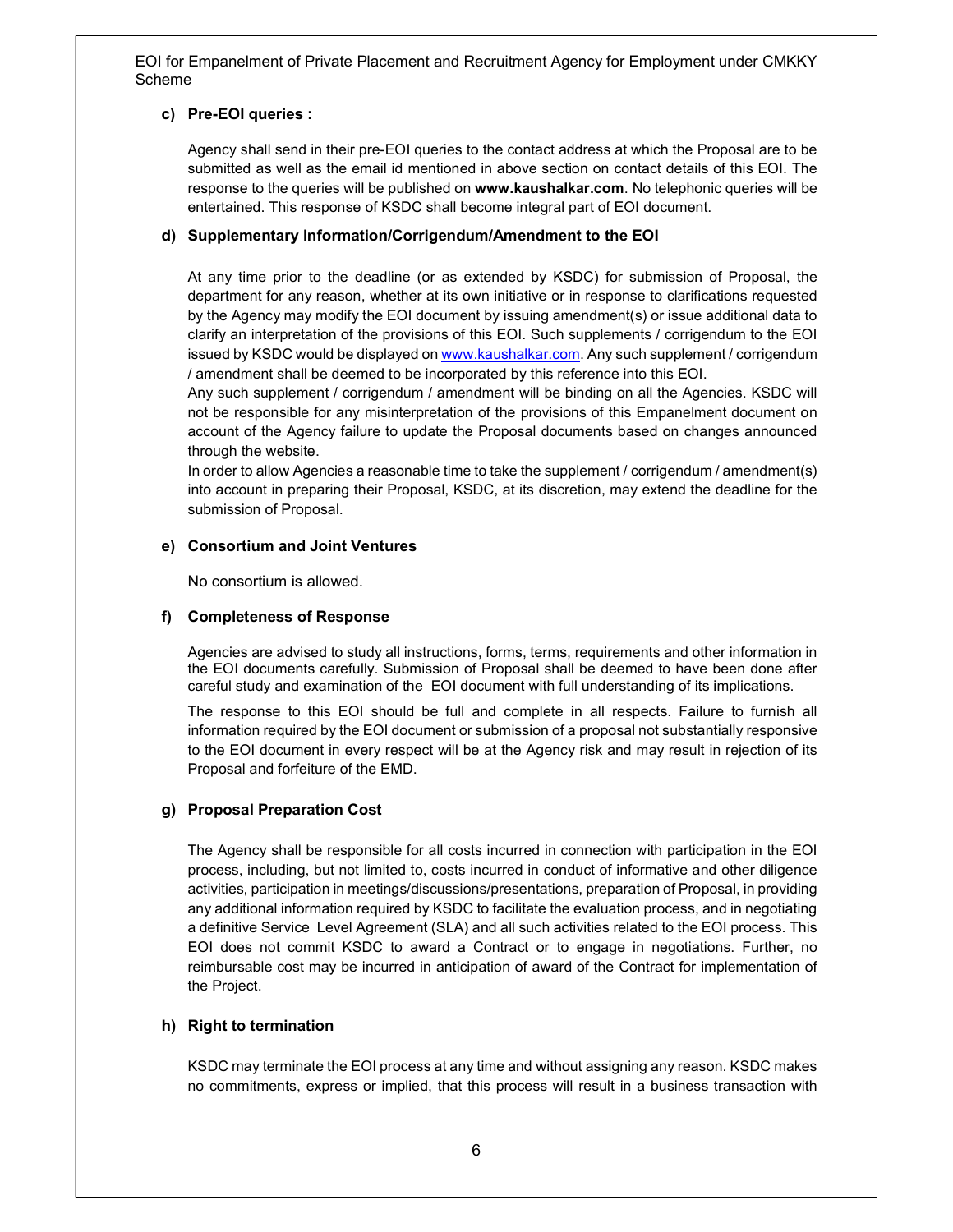anyone. This EOI does not constitute an offer by KSDC. The Agencies participation in this process may result in KSDC selecting the Agency to engage towards execution of the contract.

## i) Authentication of Proposal

The original Proposal will be signed by Agency's person duly authorized to bind the Agency to the Contract. A letter of authorization in the name of the person signing the proposal shall be supported by a written Power-of-attorney accompanying the Proposal. All pages of the Proposal including the duplicate copies, except for un-amended printed literature, shall be initialed and stamped by the person / persons signing the Proposal.

## j) Interlineation of Proposals

The Proposal shall contain no interlineations or erasures. In case of any overwriting, the place needs to be signed by the Authorized signatory.

## k) Late submission of Proposal:

Proposal received after the due date and the specified time (including the extended period if any) for any reason whatsoever, shall not be entertained.

## l) Intellectual Property Rights

During and after the end of the contract period or on surrendering or termination of contract the all data/information/content any information generated during this period the KSDC owns exclusive Intellectual Property Rights of the same, the Agency/any associated member of Agency cannot claim for any rights on the same.

## Pre-Qualification Criteria

The minimum eligibility criteria that should be satisfied by the Agency are mentioned below. The formats for the Pre-qualification documents are given in Annexures of this EOI, unless specified otherwise.

| SI. No      | <b>Criteria</b>                                                                                                                                                                                                                                                                                     | <b>Supporting Documents</b>                                                                                                                                                     |
|-------------|-----------------------------------------------------------------------------------------------------------------------------------------------------------------------------------------------------------------------------------------------------------------------------------------------------|---------------------------------------------------------------------------------------------------------------------------------------------------------------------------------|
| <b>PQ-1</b> | The agency must be a Company, Partnership<br>firm or LLP; must be a Registered legal entity<br>in India; in existence from at least last 3 years<br>and must possess valid GSTIN                                                                                                                    | Certificate of incorporation or any other<br>registration certificate. GST Certificate,<br>PAN Card.                                                                            |
| $PQ-2$      | The Agency should have average annual<br>turnover of at least Rs. 50 Lakhs in the last<br>three Financial years.                                                                                                                                                                                    | CA Certificate with CA's Registration<br>Number/ Seal clearly mentioning the<br>with<br>Audited Financial<br>Turnover<br>Statements of the last three financial<br><b>Nears</b> |
| $PQ-3$      | The agency must have carried out at least 3<br>similar assignments in the last 3 years<br>preceding the date of issuance of this EOI.<br>Similar assignments include assignments<br>consisting of the scope of work, and must<br>involve placement of minimum 300 candidates<br>in each assignment. | Work Orders/ Contract /Agreements<br>letter of completion from clients along<br>with the number of candidates placed as<br>the documentary proof                                |
| $PO-4$      | Minimum 1000 candidates placed in the<br>employer partnerships in last 3 years                                                                                                                                                                                                                      | Declaration Letter with stamp<br>and<br>signed by authorised signatory of the<br>Agency. The employer partnerships<br>should be supported by contracts/MoUs/                    |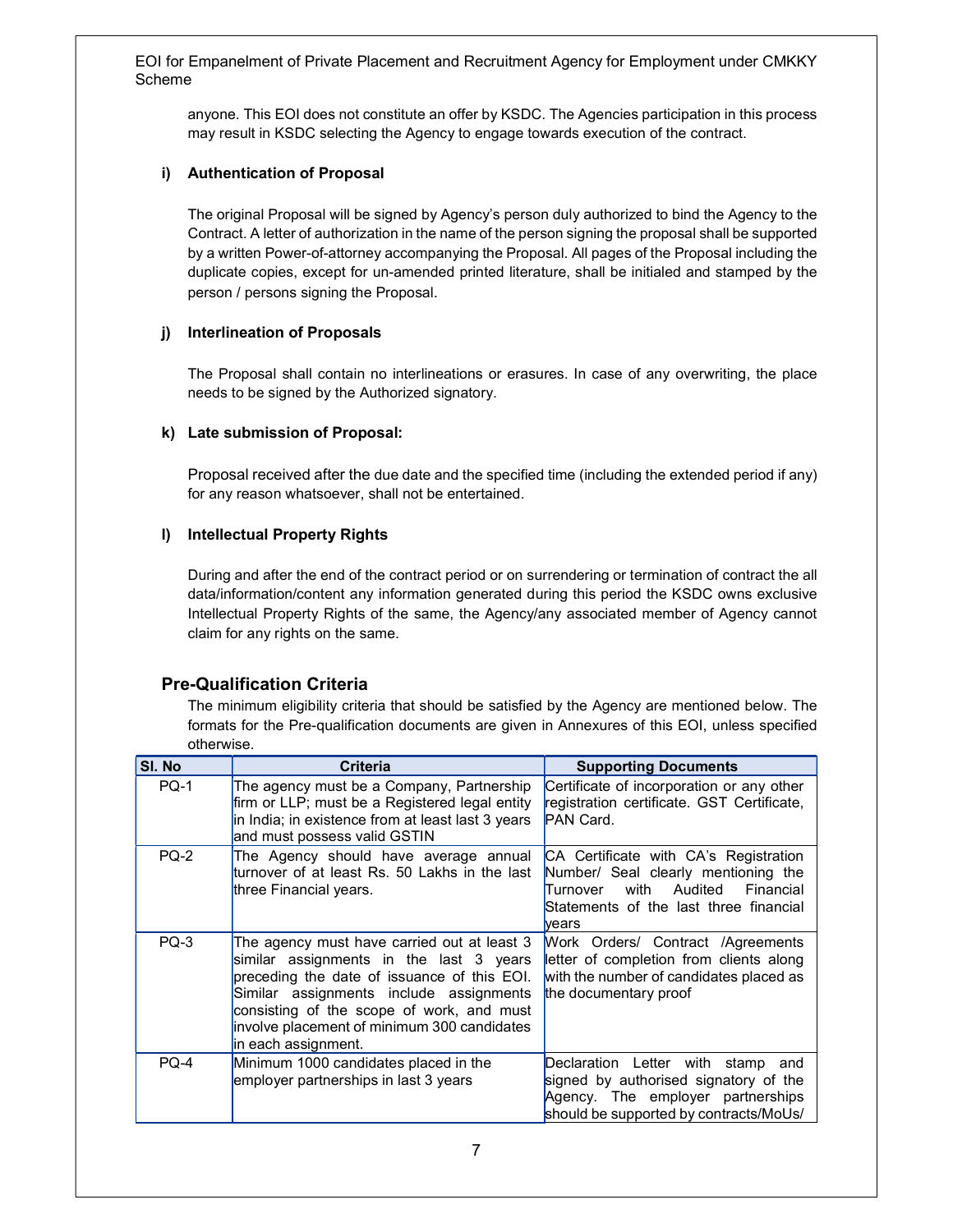| SI. No | <b>Criteria</b>                                                                                                                                                                                                                                        | <b>Supporting Documents</b>                                                                                                                                                                                                                                                     |
|--------|--------------------------------------------------------------------------------------------------------------------------------------------------------------------------------------------------------------------------------------------------------|---------------------------------------------------------------------------------------------------------------------------------------------------------------------------------------------------------------------------------------------------------------------------------|
|        |                                                                                                                                                                                                                                                        | and satisfactory declaration letters from<br>the employer partnerships stating the<br>cumulative number of candidates<br>facilitated and successfully placed by<br>the Agency. The name, contact number<br>and designation of authorised signatory<br>should be clearly visible |
| $PQ-7$ | The Agency should never be blacklisted, Self-Attested Letter by each Company /<br>suspended or terminated by any agency of the Firm / Agency<br>central government, public sector undertaking<br>or by any department of State Government in<br>India. |                                                                                                                                                                                                                                                                                 |
| PQ-8   | The Agency should have office in Bangalore/ Address proof on the Office<br>anywhere in Karnataka                                                                                                                                                       |                                                                                                                                                                                                                                                                                 |

It is mandatory to submit the supporting documents in support of the above eligibility criteria, including Performance Security Deposit and Empanelment Fee and the company/firm/agency is likely to be disqualified should it fail to provide any of the specified documents.

# Technical Evaluation Criteria

Agency who meet minimum pre-qualification requirements would be considered as qualified to move to the next stage of Technical evaluations. Following criteria shall be used to evaluate the Technical Proposals for assessing the Technical Marks.

| <b>S.N.</b>    | <b>Criteria</b>                                                                                                                           | <b>Basis of Evaluation</b>                                                                                                                                                       | <b>Maximum</b><br><b>Marks</b> | <b>Supporting</b><br>documents                                                                                                                                                                                                                                                      |
|----------------|-------------------------------------------------------------------------------------------------------------------------------------------|----------------------------------------------------------------------------------------------------------------------------------------------------------------------------------|--------------------------------|-------------------------------------------------------------------------------------------------------------------------------------------------------------------------------------------------------------------------------------------------------------------------------------|
| A              | <b>Experience of the Organization</b>                                                                                                     |                                                                                                                                                                                  | 50                             |                                                                                                                                                                                                                                                                                     |
| A1.            | The organization / Agency<br>should have experience of<br>placement during last 3 years.                                                  | $\bullet$ >= 5000 candidates -<br>20 marks<br>$\bullet$ > = 2000 and < 5000<br>candidates - 10 marks<br>$\bullet$ > = 300 and < 2000<br>candidates - 5 marks<br>$\bullet$ Else 0 | 20                             | Work<br>Orders<br><b>Completion Certificate</b><br>/ Authorized Letters<br>etc. from the Client                                                                                                                                                                                     |
| A <sub>2</sub> | Total number of region wise<br>(As define below) employment<br>of candidates placed by the<br>organization / Agency in the<br>last 3 FYs. | • 500 candidates in 1<br>region - 10 marks.<br>• 500 candidates in 2<br>region each - 15 marks.<br>• 500 candidates in 4<br>region each - 20 marks<br>$\bullet$ Else 0           | 20                             | Orders<br>Work<br><b>Completion Certificate</b><br>/ Authorized Letters<br>etc. from the Client                                                                                                                                                                                     |
| A3             | Sectorial Coverage:<br>Sector<br>wise<br>cumulative<br>number of candidates placed<br>by the organization / Agency in<br>the last 3 FYs.  | • 1 -2 sectors - 5 marks<br>• More than 2 sectors -<br>10 marks                                                                                                                  | 10                             | Undertaking<br>submitted<br>on<br>letterhead, supported<br>photographs<br>bv<br>(preferably<br>Time<br>Stamped),<br>Newspaper clippings<br>(Preferably Date/Time<br>Stamped),<br>etc.<br>Preference<br>to<br>be<br>given to Sector Skill<br>Council<br>(SSC)<br>recommended letters |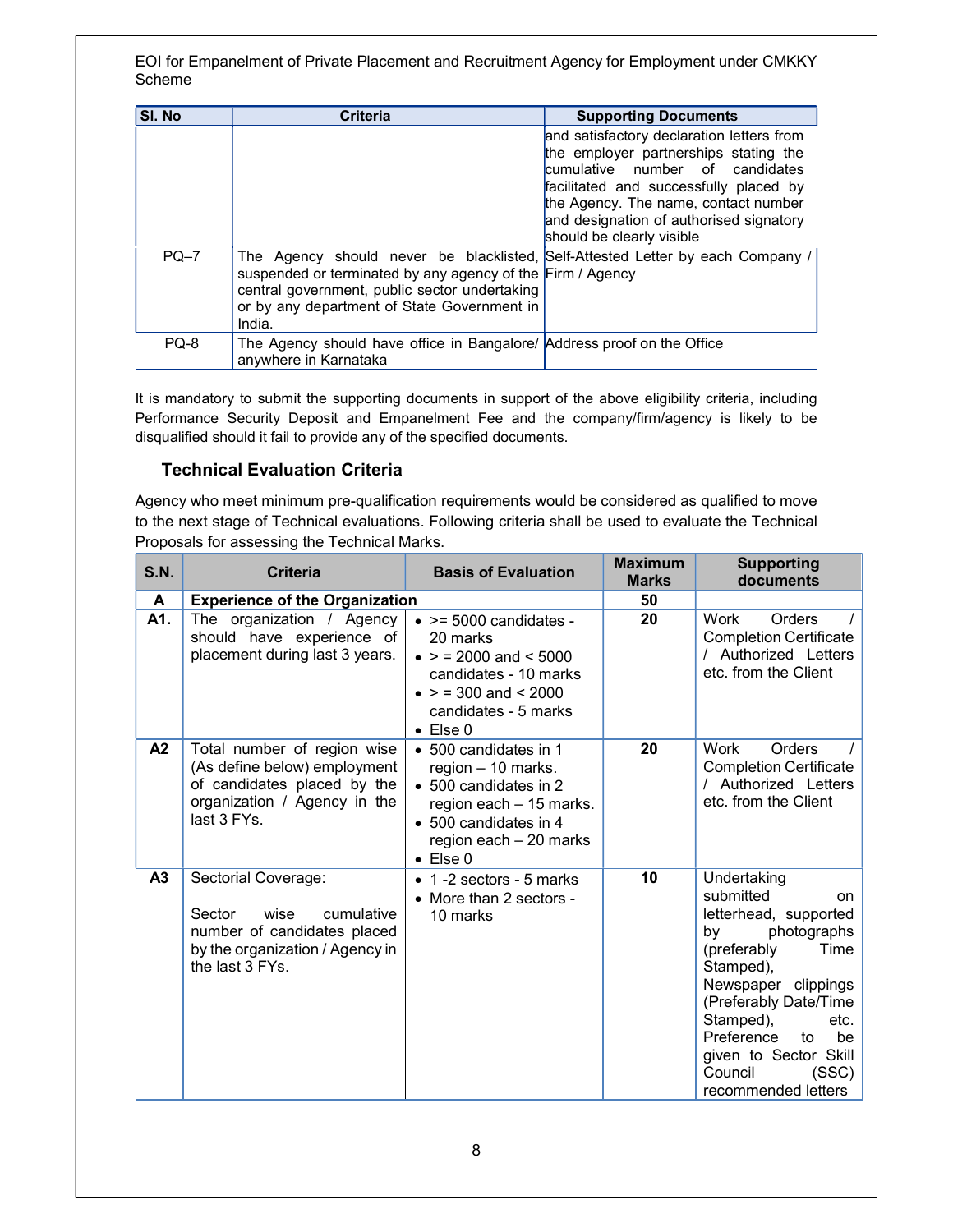| S.N. | <b>Criteria</b>                                                                                                                                                                                                                                                                                                                                                                                                                                                                                                                                                          | <b>Basis of Evaluation</b>                                                                                                                               | <b>Maximum</b><br><b>Marks</b> | <b>Supporting</b><br>documents                                                                                                                                                                                            |
|------|--------------------------------------------------------------------------------------------------------------------------------------------------------------------------------------------------------------------------------------------------------------------------------------------------------------------------------------------------------------------------------------------------------------------------------------------------------------------------------------------------------------------------------------------------------------------------|----------------------------------------------------------------------------------------------------------------------------------------------------------|--------------------------------|---------------------------------------------------------------------------------------------------------------------------------------------------------------------------------------------------------------------------|
| A4.  | Job melas / Placement Drives                                                                                                                                                                                                                                                                                                                                                                                                                                                                                                                                             | Experience in conducting<br>Job melas and placement<br>drives.                                                                                           | 05                             | Cumulative number of<br>job melas / placement<br>drives<br>conducted,<br>cumulative number of<br>employers<br>participated,<br>and<br>number of placements<br>facilitated through the<br>job melas / placement<br>drives. |
| A5.  | <b>International Placements</b>                                                                                                                                                                                                                                                                                                                                                                                                                                                                                                                                          | Experience in international<br>placements (the physical<br>work<br>location<br>of<br>the<br>candidate is outside India)<br>facilitated in the last 3 FYs | 05                             | Copy of Recruitment<br>License<br>Agency<br>issued by Ministry of<br><b>External Affairs</b>                                                                                                                              |
| B    | <b>Approach &amp; Methodology</b><br>Proposal to clearly indicate:<br>• Proposed time frame of the partnership and year wise<br>plan of placing the candidates<br>• Proposed Placement numbers with geographical<br>coverage (Annexure 4) where you plan to operate<br>(Annexure 5: List of sector wise/geography wise certified<br>and unplaced candidates)<br>• Methodology of placing candidates based on the defined<br>roles and responsibilities<br>• Retention Plan of successfully placed candidates<br>• Methodology of tracking and verification of candidates |                                                                                                                                                          | 40                             |                                                                                                                                                                                                                           |
|      | <b>Grand Total</b>                                                                                                                                                                                                                                                                                                                                                                                                                                                                                                                                                       |                                                                                                                                                          |                                | 100                                                                                                                                                                                                                       |

## Evaluation of Technical Proposals and Finalization of Framework Agreements:

- a) Proposer will be evaluated for its technical capabilities as per the format provided above.
- b) Proposer must pass the technical criteria with minimum of 60 marks to be eligible for empanelment with KSDC.
- c) KSDC may call the selected Agencies for face to face Technical Presentation to the committee covering the above aspects as mentioned in the technical evaluation table but not limited to those points.

Note: - The final decision would be taken based upon the final presentation and the documents submitted by the Agency.

#### Scope of Work

#### I. Summary of process of empanelment

The following two alternative arrangements/approaches can be made after successful empanelment as Placement Partners

#### Approach 1:

Allocation of the list of candidates registered on the skill connect portal to Placement Partners by the KSDC

A review of performance of Placement Agencies will be conducted periodically. The key features of this approach are as below: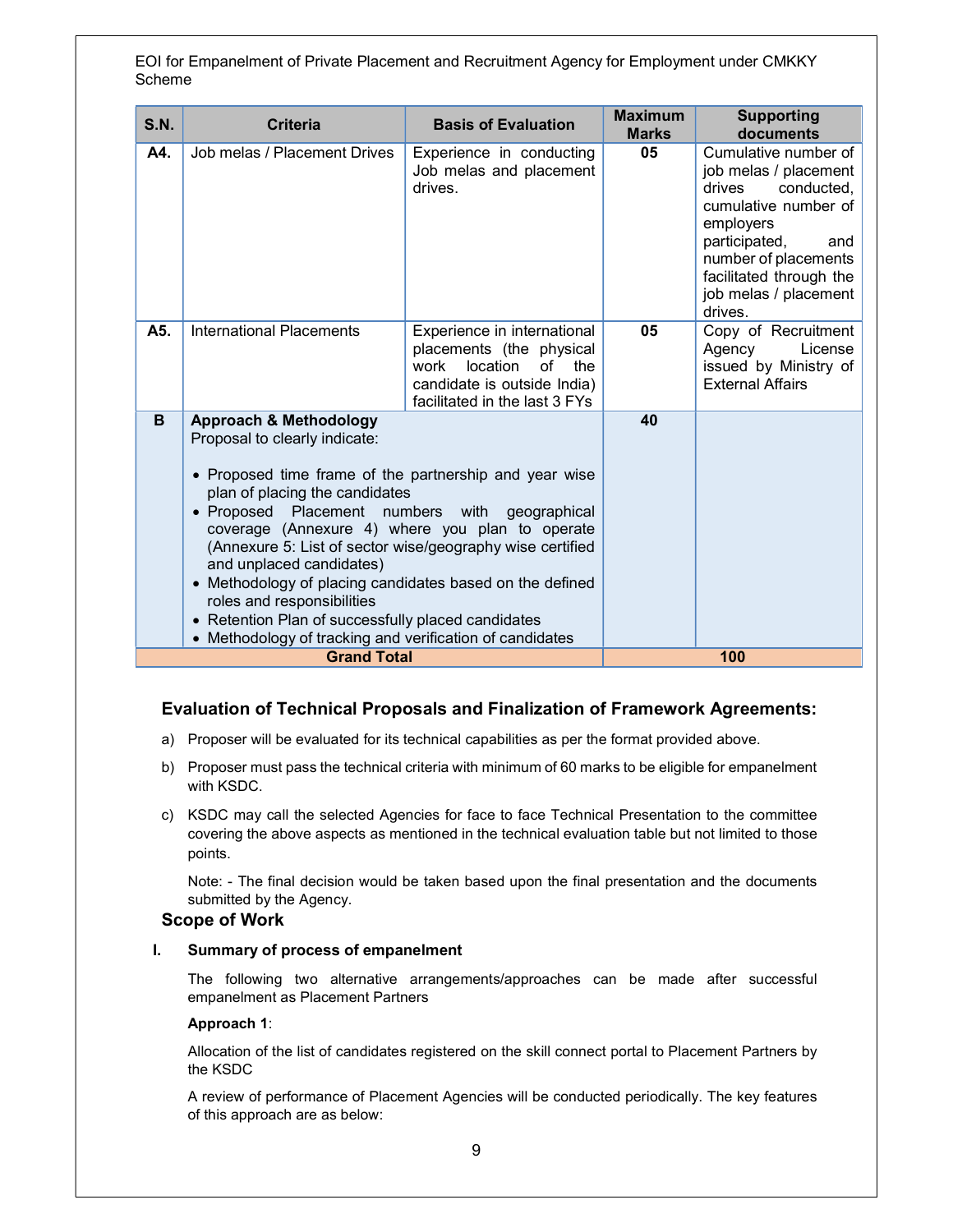## Approach 2:

Allocation of work to Placement Partners by KSDC from pool of unplaced candidates trained under CMKKY.

KSDC allocates the work of placing unplaced candidates belonging to the pool of unplaced candidates with more than 90 days of courses completion and disburses basis per candidate successful placement. A review of performance of Placement Agencies will be conducted periodically.

## II. Broad Roles and Responsibilities of Placement agency/Firm/ Organization:

The selected Placement agency/firm/ Organization will facilitate the outcomes of the scope of services mentioned below using the best of its global knowledge base for benchmarking, domain expertise to place the Trainees trained across sectors. The broad Scope of Services include the following, but not limited to:

## a) Pre-Placement Activities:

- Preparation and approval of time bound "placement plan" along with the details of geographical and sectorial coverage for placing the Trainees and in consultation and agreement with the Managing Director, KSDC
- Trade wise finalizing the number of Trainees to be placed across sectors and geography within defined timelines
- **Finalizing the reporting format as per the requirement of KSDC**
- Liasoning with prospective employers for the placement of skilled manpower
- Map the Skilled Trainees with the Employment Opportunities
- Coordinating with KSDC for the placement of the Trainees trained by them as per demand of employers
- Assisting Trainees through the recruitment process (train students on job hunting skills including social and professional networking skills and help the students improve CV writing and interviewing skills)

### b) Placement Activities

- Organizing Placement Melas/Job fairs, campus interviews and other modes of placement drives at various locations, ensuring participation of employers and Trainees Identifying suitable Trainees with the help of TPs and connecting the suitable Trainees with the employers (provide job matching service i.e. identify relevant job roles for specific group of trainees and connect them with the employer)
- Ensuring successful placement of Trainees
- The firm should focus on Female pass-out trainees and provide them equal employment opportunities in their specialization area
- Coordinating with employers, TPs and Trainees for facilitating smooth joining process of the selected Trainees
- c) Post-Placement Activities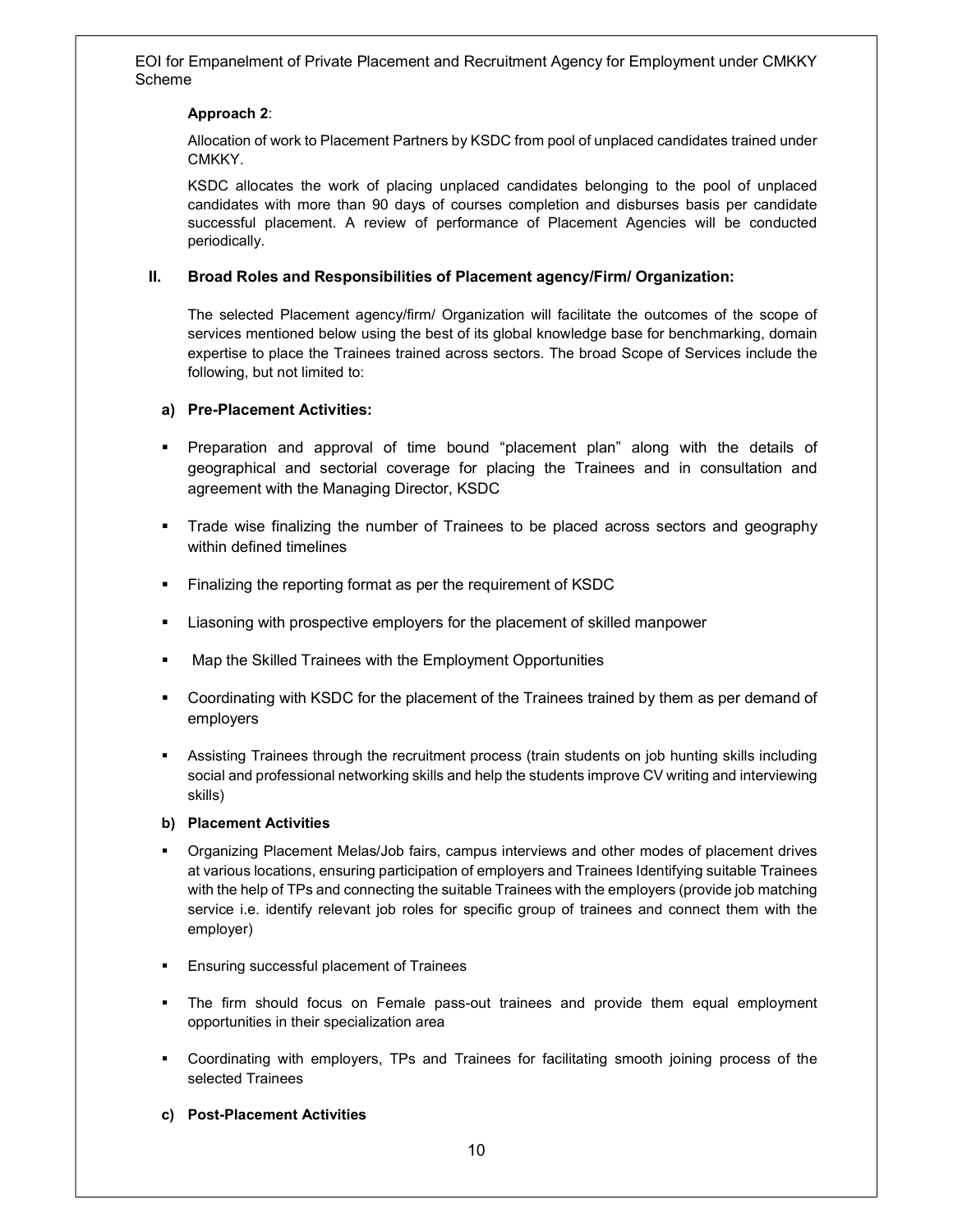- Coordinating with employers to provide the mandatory documents of selected Trainees such as appointment letter/letter from the employer/offer letter with acceptance of Trainee etc. The documents must be aligned to the list of documents considered as valid proof of employment as per KSDC guidelines which shall be communicated to the agency from time to time.
- Coordinating with employers to periodically provide pay slips and other necessary documents to KSDC as proof of employment
- Conducting 1st Level placement verification, as agreed with KSDC
- Resuming channel for communication with Trainees who quit their jobs and provide alternate employment if the Trainee wishes to work further
- Supporting career counselling and retention management for Trainees by constant dialogue with Trainees and employer

## d) Reporting and Handholding

- Periodic reporting of Trainees placed as per the reporting format designed during the planning stage
- The selected firm/agency/organization will work in close coordination with the Placement Cell/Industrial linkage cell, KSDC and provide handholding support, trainings and knowledge to the TPs to successfully conduct placement activities in a longer run
- Coordination with various stakeholders in the KSDC/ Principal of ITIs
- Submission of report to KSDC consisting of insights from data analysis, project performance as against defined timelines, etc.
- Periodically updating KSDC on key performance metrics such as average retention of trainees recruited through them, dropout factors, employer feedback etc.
- Adhering to all guidelines/ rules or regulations released by KSDC with reference to Placement agency/firm / Organization

The broad roles and responsibilities of KSDC include the following but not limited to:

### Monitoring and Evaluation

- **Monitoring the operations and results of placements through the support of Placement agency/firm/** organization, in accordance with the guidelines and defined rules and regulations
- Formulating and releasing the Operating guidelines to be adhered to by the Placement agency/Firm / Organization which is empaneled. The Guidelines shall be framed under the guidance of SDEL
- Provide necessary guidance and supervision to the empaneled Placement agency/Firm/Organization for any procedures/guidelines/rules/regulations with respect to the skilling schemes implemented by KSDC
- Conducting investigation of the empaneled Placement agency/Firm/Organization from time to time through surprise visits to employers' locations, call verification to placed Trainees etc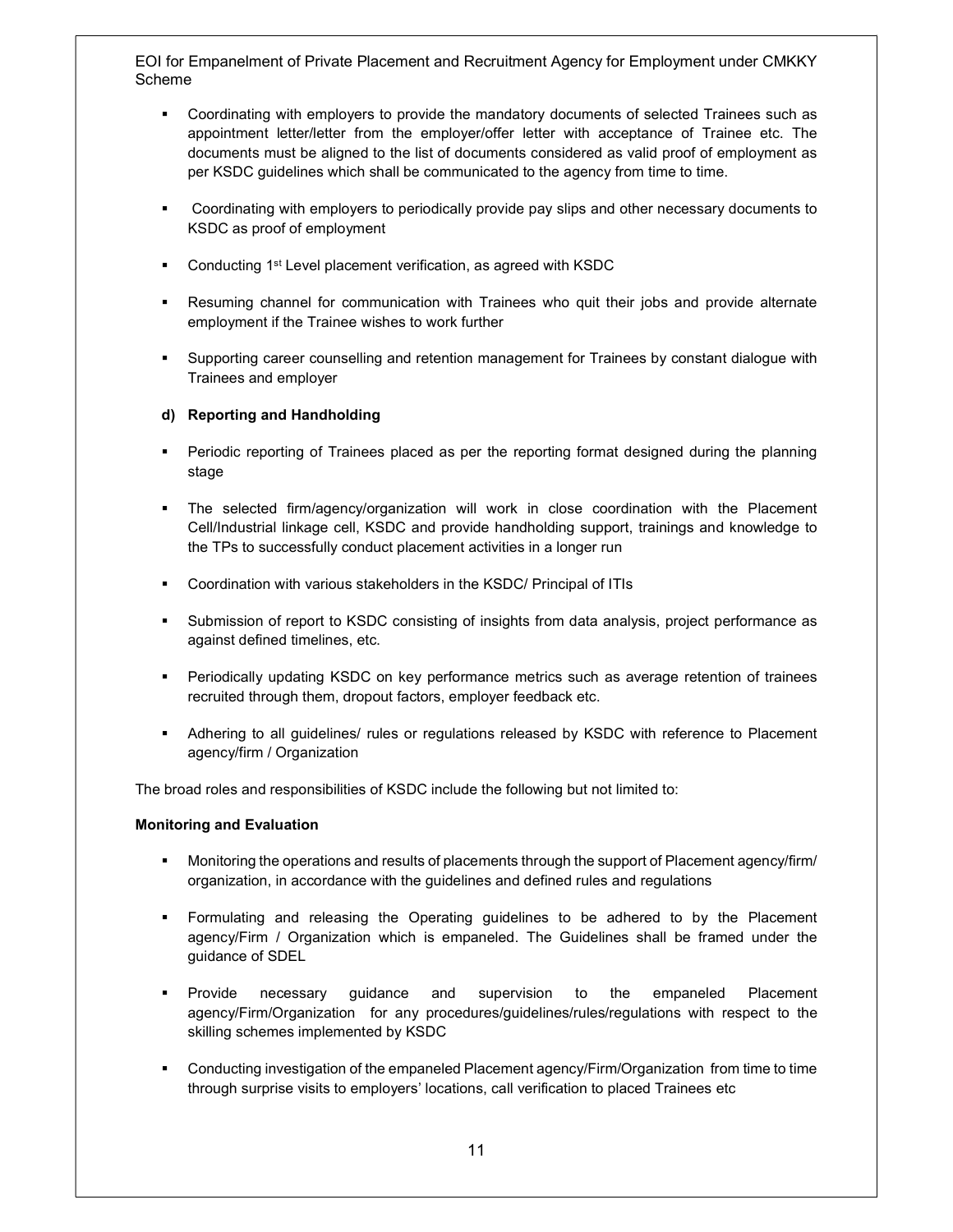- Provide periodic reports to KSDC about the performance, progress and monitoring aspects of Placement agency/Firm/Organization
- Performing other roles and responsibilities that may be enforced to carry out the implementation and monitoring of Placements, as desired by KSDC

## III. Broad Scope of work of KSDC

The broad roles and responsibilities of KSDC include the following but not limited to:

- Examining whether the placement partners are meeting the eligibility and evaluation criteria and giving subsequent approvals to empanel the placement partners
- Monitoring the operations and results of placements through the support of Placement Partners, in accordance with the guidelines and defined rules and regulations
- Formulating and releasing the Operating guidelines to be adhered to by the Placement Partners which are empaneled.
- Provide necessary guidance and supervision to the empaneled placement partners for any procedures/guidelines/rules/regulations with respect to the skilling schemes implemented by KSDC
- Conducting investigation of the empaneled placement partners from time to time through surprise visits to employers' locations, call verification to placed candidates etc.
- Review the performance, progress and monitoring aspects of Placement Partners periodically
- Performing other roles and responsibilities that may be enforced to carry out the implementation and monitoring of Placements

Note: In order to know more about the skill development schemes implemented by KSDC, please refer to respective guidelines available on the public domain such as:

- CMKKY Scheme guidelines and Standard Operating Procedures w.r.t. implementation of the scheme
- Agencies are also advised to keep themselves abreast of any other guidelines OR operating manual OR any other communication to be released by KSDC from time to time.
- All such documents shall be available on KSDC's official website

## Funding Mechanism

KSDC shall pay a fixed fee 30% of the training cost under common norms which is prescribed for placement of the candidate for specific job roles per candidate for the successful placement of a candidate and the empaneled agency is contractually obliged to match the recruitment needs.

The 2/3<sup>rd</sup> of 30% of the training cost payment will be remitted post 3 months of tracking report per candidate submitted. The remaining  $1/3<sup>rd</sup>$  will be remitted after tracking for another 3 months. The Tracking report and placement data needs to be verified by the verifications committee constituted by KSDC before submission of invoices.

No private placement agency shall charge or receive any form of fees, remuneration, profit or compensation from Job Seeker, other than as prescribed under this proposal.

Note: All management and operational expenses for placement partners are expenses of any activity related to the placement / facilitation of placement of candidates registered on skill connect portal or skilled under the skill development schemes implemented by KSDC, incurred by the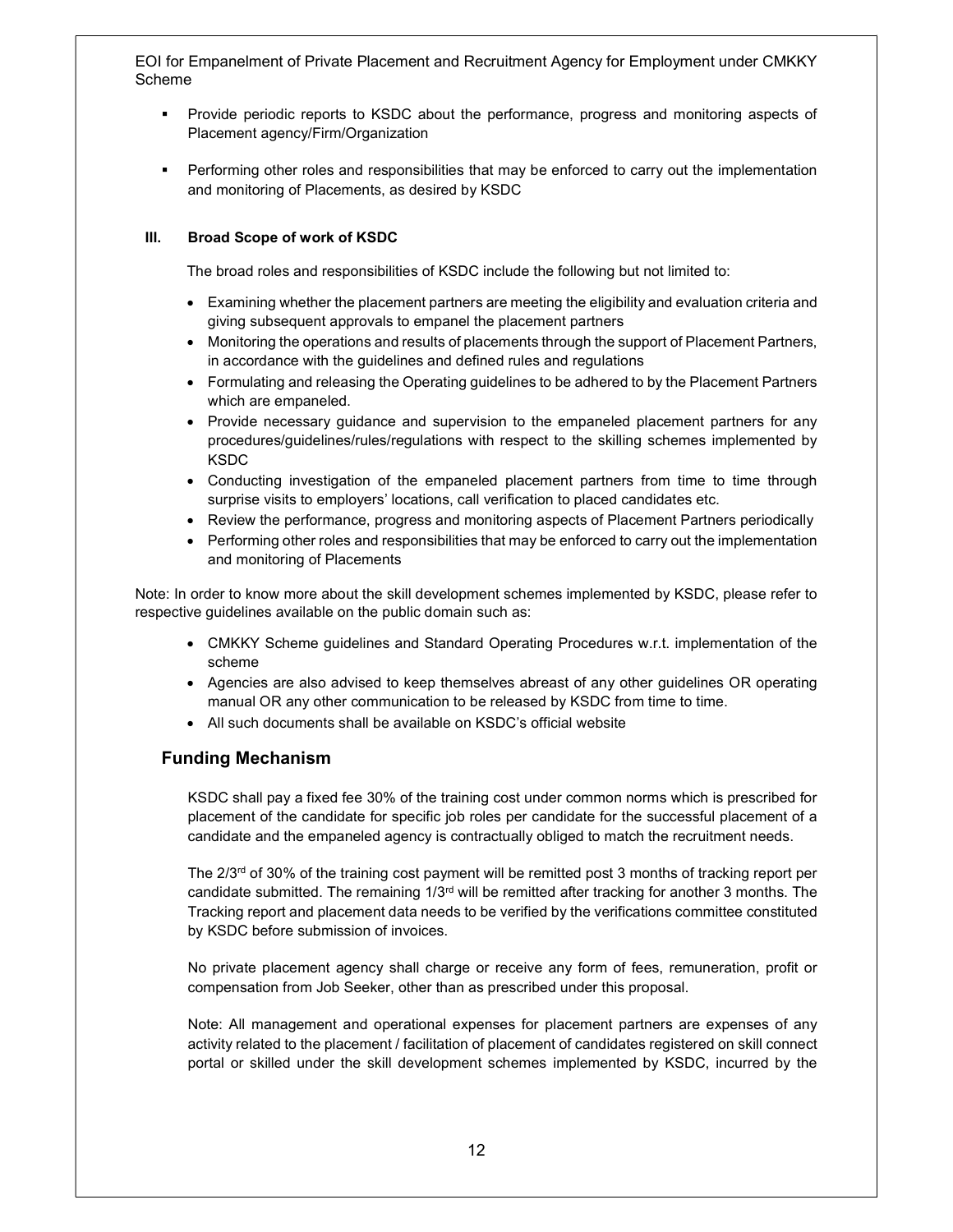Placement Partners, as per the scope of work defined in the EOI. Responsibility for these expenses and their amounts shall be borne by the Placement Partner.

Defining successful placement of a candidate:

- Candidates are placed under the category of wage employment.
- Candidates are placed within the time period as agreed upon between KSDC and Placement Partner.
- The remuneration paid to the placed candidate in wage employment should be equal to or above the state wise minimum wages as defined in the annual report of Ministry of labour & Employment.
- Placed candidate is in continuous employment for a minimum period of 6 months from date of first employment with the same employer, or another employer.
- Relevant placement documents considered as valid proof of wage employment (mandated in the Placement guidelines) are periodically furnished.
- The candidate successfully clears placement verification

## Conditions under which EOI is issued

- a) This EOI is not an offer and is issued with no commitment. KSDC reserves the right to withdraw the EOI and change or vary any part thereof at any stage. KSDC also reserves the right to disqualify any Agency should it be so necessary at any stage.
- b) Timing and sequence of events resulting from this EOI shall ultimately be determined by KSDC.
- c) No oral conversations or agreements with any official, agent, or employee of KSDC shall affect or modify any terms of this EOI and any alleged oral Agreement or arrangement made by a Agency with any KSDC agency, official or employee shall be superseded by the definitive Agreement that results from this EOI process. Oral communications by KSDC to Agencies shall not be considered binding on it, nor shall any written materials have provided by any person other than KSDC.
- d) Neither the Agency nor any of the Agencies representatives shall have any claims whatsoever against KSDC or any of their respective officials, agents, or employees arising out of or relating to this EOI or these procedures (other than those arising under a definitive service Level Agreement with the Agency in accordance with the terms thereof).
- e) Until the Contract is awarded and during the validity of the Contract, Agencies shall not, directly or indirectly, solicit any employee of KSDC to leave KSDC or any other officials involved in this EOI process in order to accept employment with the Agency, or any person acting in collusion with the Agency, without prior written approval of KSDC.

## Non- conforming proposal

A Proposal may be construed as a non-conforming Proposal and ineligible for consideration:

- a. If it does not comply with the requirements of this EOI.
- b. If the Proposal does not follow the format requested in this EOI or does not appear to address the particular requirements of KSDC.

## **Disqualification**

The Proposal is liable to be disqualified in the following cases or in case the Agency fails to meet the requirements as indicated in this EOI: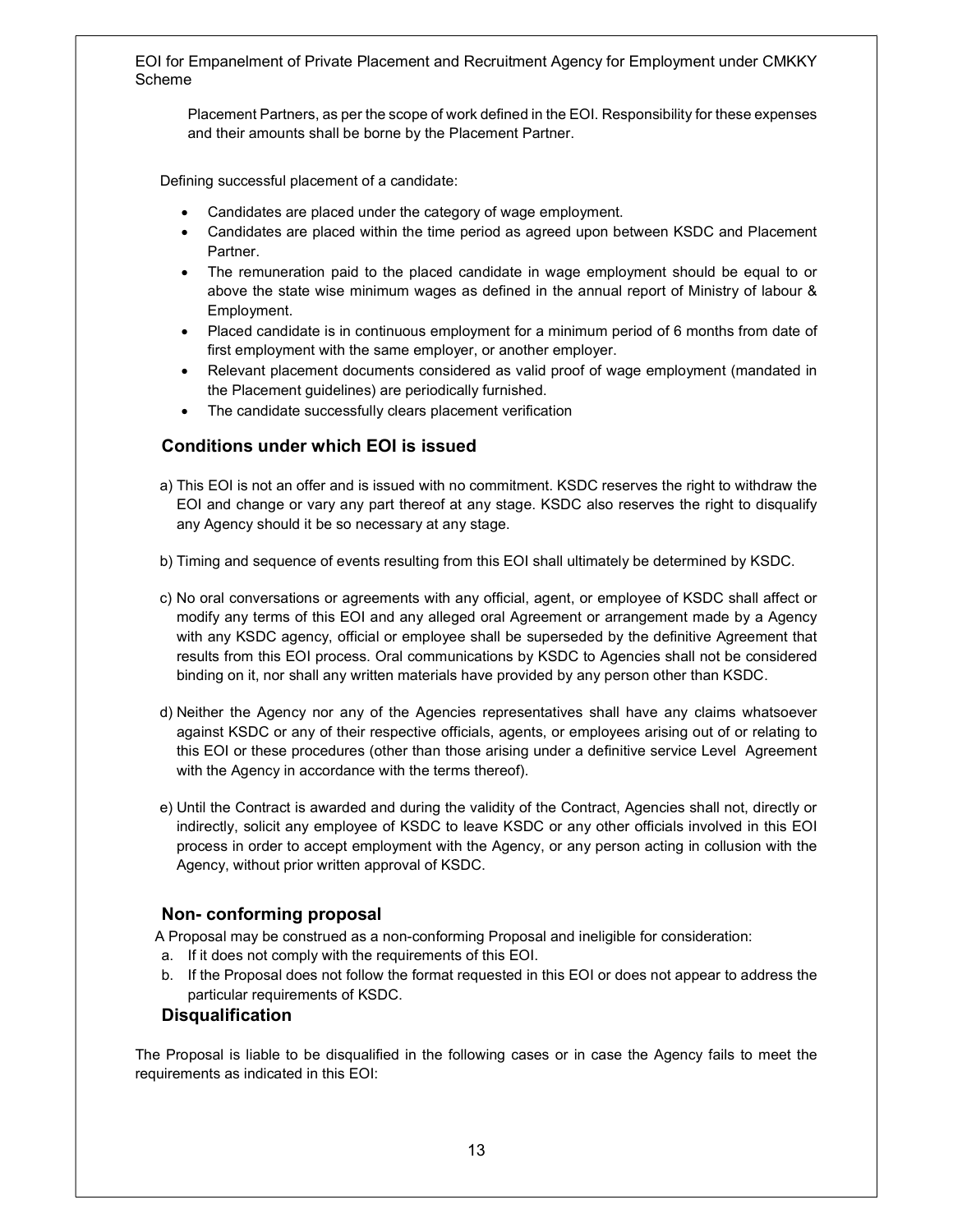- 1. Proposal not submitted in accordance with the procedure and formats prescribed in this document or treated as non-conforming Proposal.
- 2. Proposal is received in incomplete form.
- 3. Proposal is received after due date
- 4. Proposal is not accompanied by all the requisite documents.
- 5. Information submitted in Technical Proposal is found to be misrepresented, incorrect or false, accidentally, unwittingly or otherwise, at any time during the processing of the Contract (no matter at what stage) or during the tenure of the Contract including the extension period, if any
- 6. Agency tries to influence the Proposal evaluation process by unlawful/corrupt/fraudulent means at any point of time during the proposal submission process.
- 7. In case any one Agency submits multiple Proposals or if common interests are found in two or more Agencies, the Agencies are likely to be disqualified, unless additional Proposals/Agencies are withdrawn upon notice immediately.
- 8. Agency fails to deposit the Performance Bank Guarantee or fails to enter into a Contract within 15 Days of the date of issue of Letter of Intent or within such extended period, as may be specified by the department.
- 9. Any Offer received by KSDC after the deadline for submission of Proposal shall be declared late and will be rejected.
- 10. While evaluating the Proposals, if it comes to the KSDC's knowledge expressly or implied, that some Agencies may have colluded in any manner whatsoever or otherwise joined to form an alliance resulting in delaying the processing of Proposal then the Agencies so involved are liable to be disqualified for this Contract as well as for a further period of Five years from participation in any of the EOI floated by the KSDC.
- 11. If the Technical Proposal contains any information on price, pricing policy, pricing mechanism or any information indicative of the commercial aspects of the Offer.

## Acknowledgement of understanding

By submitting a Proposal, each Agency shall be deemed to acknowledge that he has carefully read all sections of this EOI, including all forms, schedules, annexure, corrigendum and addendums (if any) hereto, and has fully informed itself as to all existing conditions and limitations.

## Right to accept any Proposal and to reject any or all Proposals

KSDC reserves the right to accept or reject any Proposal, and to annul the Empanelment process and reject all Proposals at any time prior to award of Contract, without thereby incurring any liability to the affected Agency or Agencies or any obligation to inform the affected Agency or Agencies of the grounds for KSDC's action.

## Notification of Award

Prior to the expiration of the validity period, KSDC will notify the Successful Agency that its Proposal has been accepted by issuance of a Letter of Intent in writing.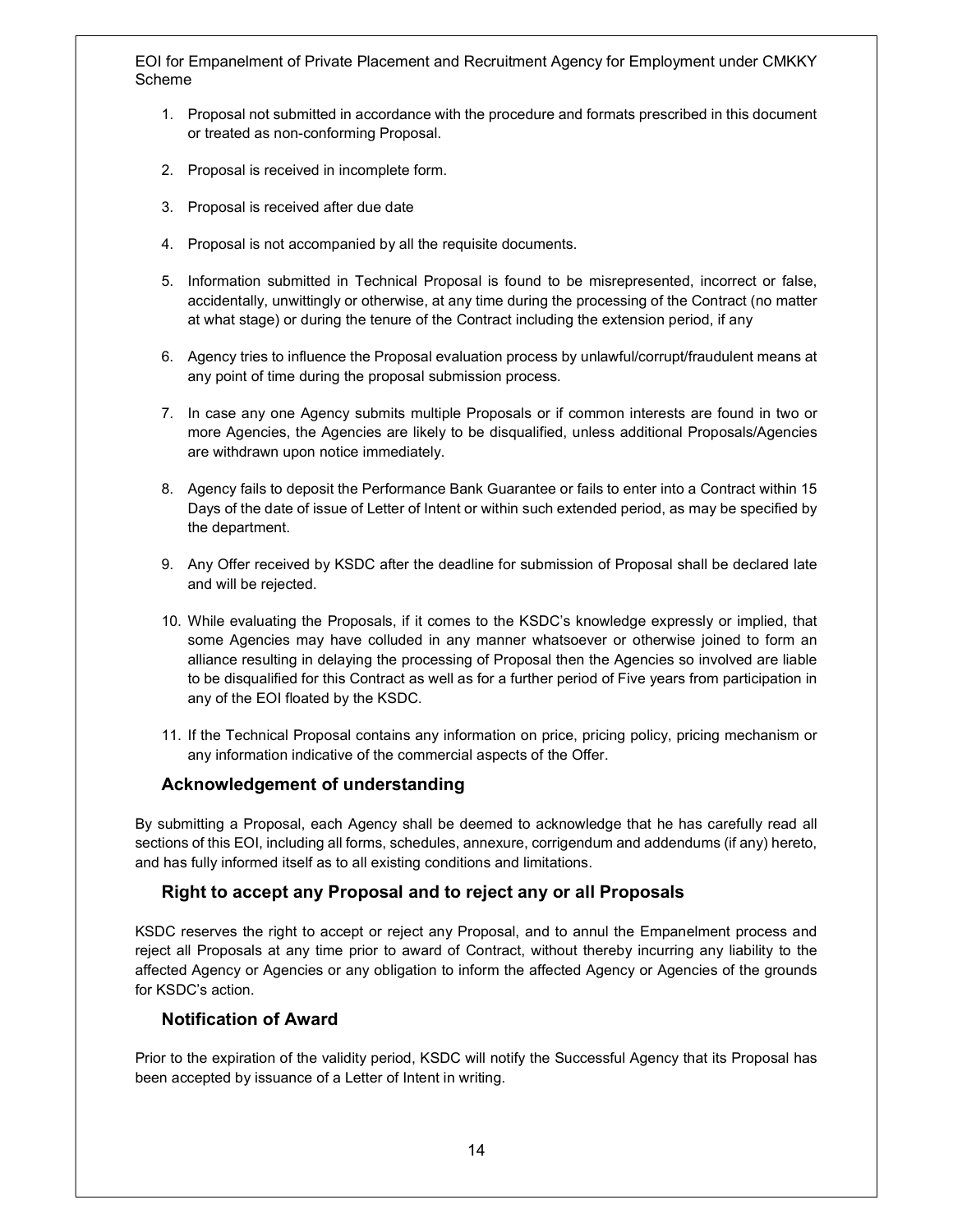# Conditions Precedent of the Agency:

The Agency shall be required to fulfill the Conditions Precedent within 15 Business Days from issue of the Letter of Intent to the Agency. The Conditions Precedent are as follows:

- Submission of Performance Bank Guarantee.
- To provide registered copies of the contract agreement.

## Extension of time for fulfillment of Conditions Precedent

The parties may, by mutual agreement extend the time for fulfilling the Conditions Precedent and the term of the Service Agreement (SA).

## Non-fulfillment of the Agencies Conditions Precedent

- i. In the event that any of the conditions precedent of the Agency have not been fulfilled within 15 Business Days from the date of issue of Letter of Intent and the same have not been waived fully or partially by KSDC or its nominated agencies, the SA shall cease to exist;
- ii. In the event that the SA fails to come into effect on account of non-fulfillment of the Agencies conditions precedent, KSDC or its nominated agencies shall not be liable in any manner whatsoever to the Agency and KSDC shall forthwith forfeit the EMD.

## Performance Bank Guarantee

- i. Performance Bank Guarantee is governed for services as follows:
	- a. Agency shall carry out the Services in conformity with the SLA, the EOI, generally accepted professional and technically accepted norms relevant to such Projects and to the entire satisfaction of KSDC.
- ii. Agency shall deposit the Performance Security as follows:
	- a. The successful contestant shall at his own expense, deposit with KSDC, and Performance Bank Guarantee. Performance Bank Guarantee is equivalent to 5% of the project cost.
	- b. The Performance Bank Guarantee should be furnished within 15 Business Days from the date of issue of Letter of Intent.
	- c. The Performance Bank Guarantee may be discharged/returned by KSDC upon being satisfied that there has been due performance of the obligations of the successful contestant under the contract. However, no interest shall be payable on the Performance Bank Guarantee.
	- d. KSDC shall also be entitled to make recoveries from the Performance Bank Guarantee if the agency fails to meet the requirements.

## General Conditions of Contract

### a) Governing Law

The Contract shall be governed by and interpreted in accordance with the laws of the India.

### b) Settlement of Disputes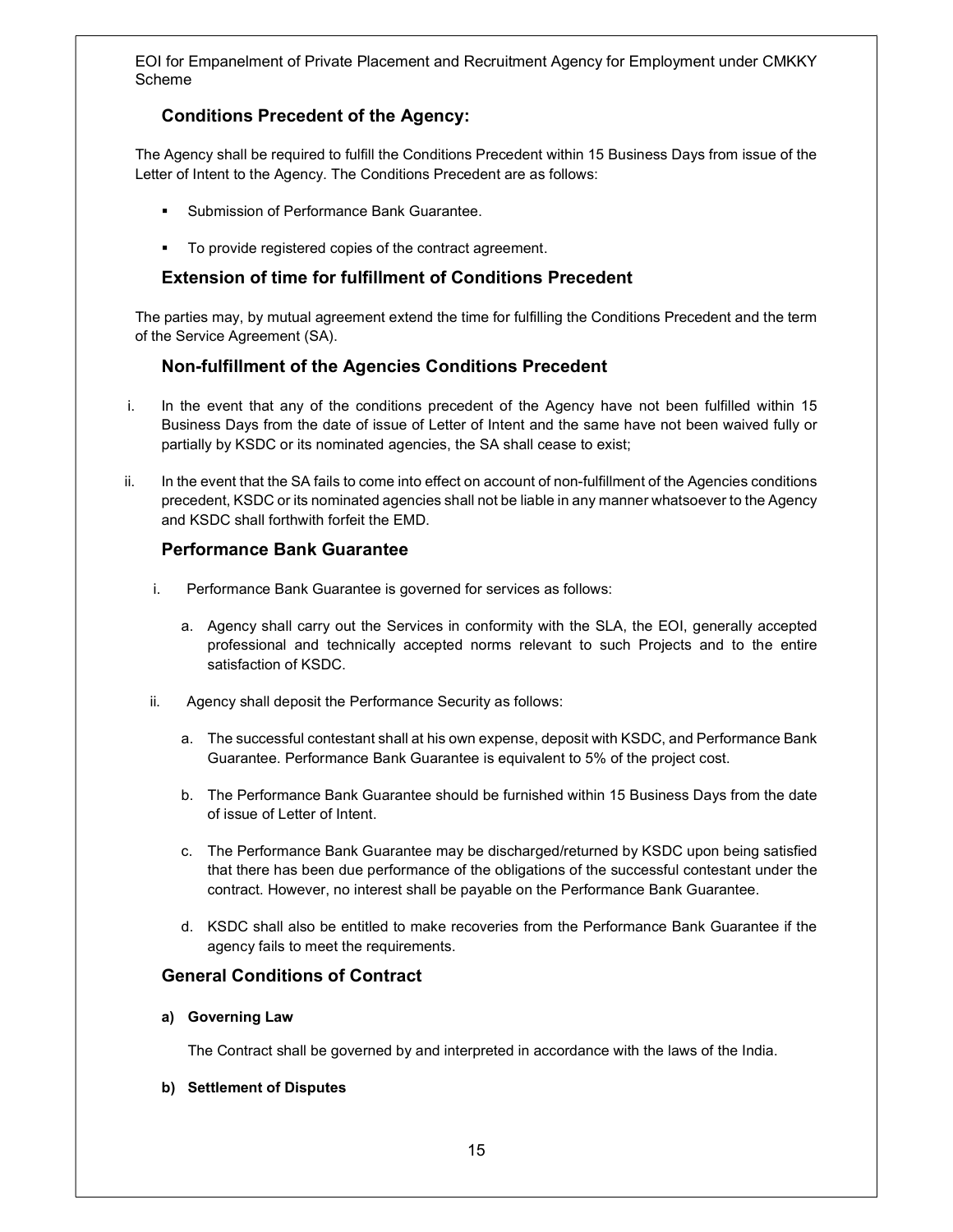Performance of the contract is governed by the terms and conditions of the contract, in case disputes arise between the parties regarding any matter under the contract, either Party of the contract may send a written Notice of Dispute to the other party. The Party receiving the Notice of Dispute will consider the Notice and respond to it in writing within 30 days after receipt. If that party fails to respond within 30 days, or the dispute cannot be amicably settled within 60 days following the response of that party, clause GCC 6.2 shall become applicable.

## - Arbitration:

- In the case of dispute arising, upon or in relation to, or in connection with the contract between KSDC and the Successful contestant, which has not been settled amicably, any party can refer the dispute for Arbitration under (Indian) Arbitration and Conciliation Act, 1996. Such disputes shall be referred to an Arbitral Tribunal consisting of three arbitrators, one each to be appointed by the KSDC and the successful Contestant, the third arbitrator shall be chosen by the two arbitrators so appointed by the parties and shall act as Presiding Arbitrator. In case of failure of the two arbitrators, appointed by the parties to reach a consensus regarding the appointment of the third arbitrator within a period of 30 days from the date of appointment of the two arbitrators, the Presiding arbitrator shall be appointed by KSDC. The Arbitration and Conciliation Act, 1996 and any statutory modification or re-enactment thereof, shall apply to these arbitration proceedings.
- Arbitration proceedings shall be held in Mumbai, India and the language of the arbitration proceedings and that of all documents and communications between the parties shall be English.
- **The decision of the majority of arbitrators shall be final and binding upon both parties. The** expenses of the arbitrators as determined by the arbitrators shall be shared equally by KSDC and the successful Contestant. However, the expenses incurred by each party in connection to the preparation, presentation shall be borne by the party itself. All arbitration awards shall be in writing and shall state the reasons for the award.

### c) Payment Schedule

- Payment shall be released within 30 days of the receipt of the invoice. Invoicing will have to be done at the end of each month.
- **Any payment under the Agreement shall be made only after signing of formal Agreement.**
- **Agencies shall provide necessary details of its/their bank accounts and IFS codes pertaining** to such bank accounts to the department

No interest shall be payable by the department on any delayed payment /disputed payment.

### d) Taxes and Duties

The successful Contestant shall be entirely responsible for all taxes and other such levies imposed.

### e) Confidential Information

KSDC and the successful Contestant shall keep confidential and shall not without the written consent of the other party hereto, divulge to any third party any documents, data, or other information furnished directly or indirectly by the other party hereto in connection with the Contract,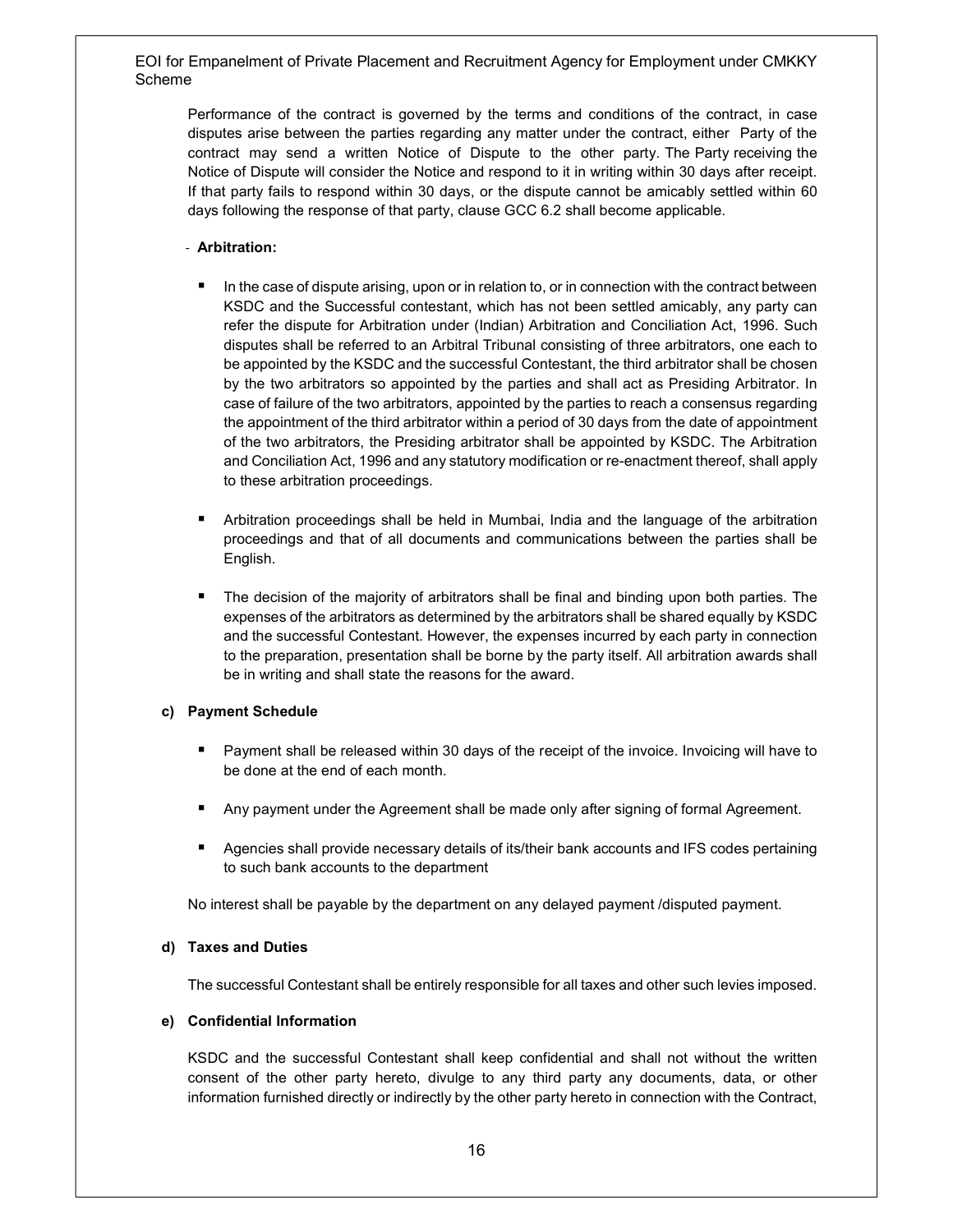whether such information has been furnished prior to, during or following completion or termination of the Contract.

KSDC shall not use such documents, data, and other information received from the successful Contestant for any purposes unrelated to the Contract. Similarly, the successful Contestant shall not use such documents, data, and other information received from KSDC for any purpose other than the design, procurement, or other work and services required for the performance of the Contract.

### f) Force Majeure

The successful Contestant shall not be liable for forfeiture of its Performance Security, liquidated damages, or termination for default if and to the extent that it's delay in performance or other failure to perform its obligations under the Contract is the result of an event of Force Majeure. Force Majeure shall not cover the price fluctuation of components. Force Majeure does not include the events happening outside India.

For purposes of this Clause, Force Majeure means an event or situation beyond the control of the successful Contestant that is not foreseeable, is unavoidable, and its origin is not due to negligence or lack of care on the part of the successful Contestant. Such events may include, but not be limited to, wars or revolutions, fires, floods, epidemics, quarantine restrictions, and freight embargoes.

If a Force Majeure situation arises, the successful Contestant shall promptly notify KSDC in writing of such condition and the cause thereof. Unless otherwise directed by KSDC in writing, the successful Contestant shall continue to perform its obligations under the Contract as far as it is reasonably practical and shall seek all reasonable alternative means for performance not prevented by the Force Majeure event.

### g) Termination

KSDC may, without prejudice to any other remedy for breach of Contract, terminate this Contract in case of the occurrence of any of the events specified in paragraphs (a) through (i) of this GCC Clause 6.7

- i. If the successful Contestant does not remedy a failure in the performance of their obligations under the Contract, within thirty (30) days after being notified or within any further period as KSDC may have subsequently approved in writing.
- ii. If the successful Contestant becomes (insolvent or goes into liquidation, or receivership whether compulsory or voluntary.
- iii. If the successful Contestant, in the judgment of KSDC has engaged in corrupt or fraudulent practices in competing for or in executing the Contract.
- iv. If the successful Contestant submits to the KSDC a false statement which has a material effect on the rights, obligations or interests of KSDC.
- v. If the successful Contestant places itself in a position of conflict of interest or fails to disclose promptly any conflict of interest to KSDC.
- vi. If the successful Contestant fails to provide the quality services as envisaged under this Contract, KSDC may make judgment regarding the poor quality of services, the reasons for which shall be recorded in writing. KSDC may decide to give one chance to the successful Contestant to improve the quality of the services.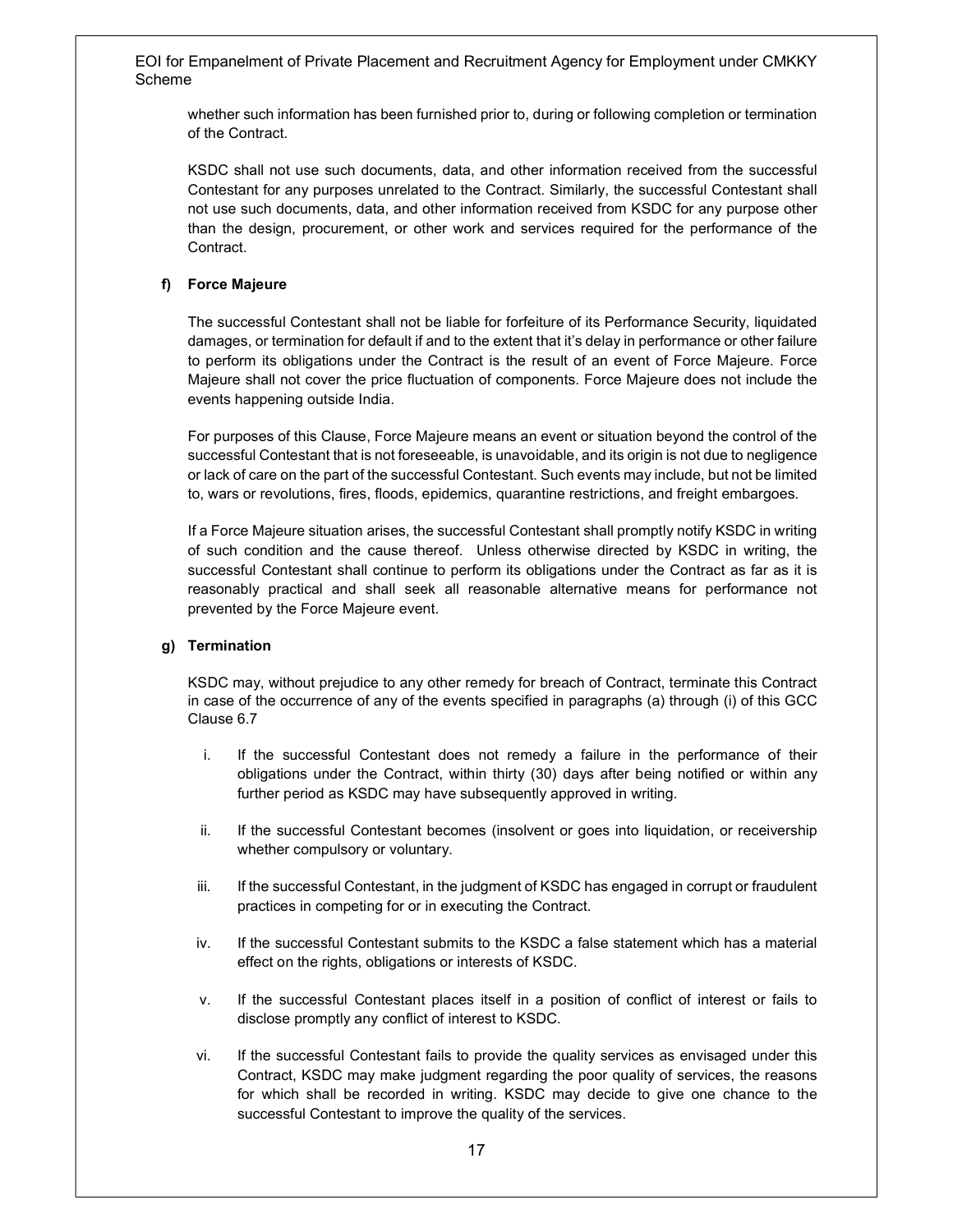- vii. If the successful Contestant fails to comply with any final decision reached as a result of arbitration proceedings.
- viii. If, as the result of Force Majeure, the successful Contestant is unable to perform a material portion of the Services for a period of not less than 60 days
- ix. In any event, KSDC is entitled to terminate if and only if the breach is not remedied within a stipulated time period.

#### h) All other laws to be applicable

The agency shall comply with all applicable laws of land and KSDC shall not be held liable for any change/modification in these laws which adversely affect this EOI. No claim or compensation on this account will be entertained.

#### i) Professional Ethics and Confidentiality

The selected Agency is expected to maintain high level of professional ethics and will not act in any manner, which is detrimental to the interest of Government of Karnataka or the Government of India. The Agency will maintain strict confidentiality on matters disclosed till proper instruction is issued for publication.

#### j) Review of Performance

The performance of the Agency shall be regularly reviewed at least on quarterly basis on the parameters of initiative, competence and response time. If the Agency fails to meet the requirements of department, the engagement will be terminated.

#### k) Waivers

It is fully understood and agreed that none of the terms and conditions of the Agreement shall be deemed to be waived by either party unless such waiver will be executed in writing only by the duly authorized agents or representative of both the parties. The failure of either party to execute any right shall not act as a waiver of such right by such party.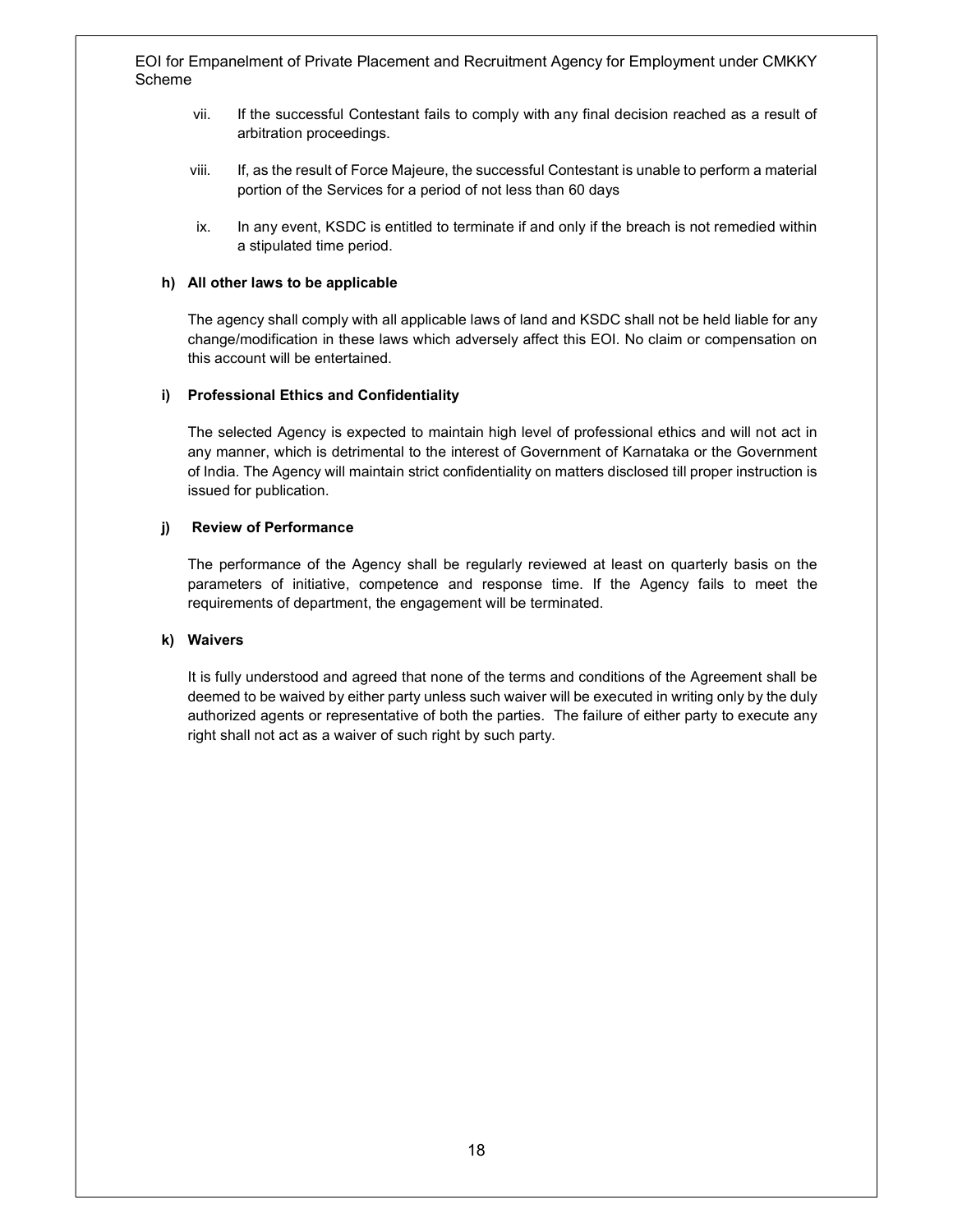## l) Indemnity

The successful Contestant shall keep the department indemnified against all claims/actions/ litigation, etc. of whatsoever nature in respect of the services/ work under the Agreement and arising out of, either directly and indirectly under the Agreement.

## m) Performance

The successful Contestant shall undertake to provide / perform all services under the contract with all-reasonable skill, diligence and care to the satisfaction of the department and accept full responsibility for satisfactory completion and performance of the services that fall reasonably within the ambit of the Agreement. Any defect, deficiencies noticed in the successful Contestant's service will be promptly remedied upon the receipt of verbal / written notice from department to improve their performance, failing which department may terminate the agreement by giving the successful Contestant 1 month's written notice. However, department will give the chance of explanation to the successful Contestant.

## n) Discipline

Successful Contestant shall maintain strict discipline and good conduct among its employees. If the department receives complaint/s or have reason/s to believe that the conduct of any of the successful Contestant's employees is detrimental to department's interest, department shall have the right to ask for the removal of such employee, while on or off the job. The successful Contestant shall unconditionally comply with any such request and remove such personnel at its own expense. The Agency will be allowed a maximum of 15 working days to replace such employee with a competent & qualified employee.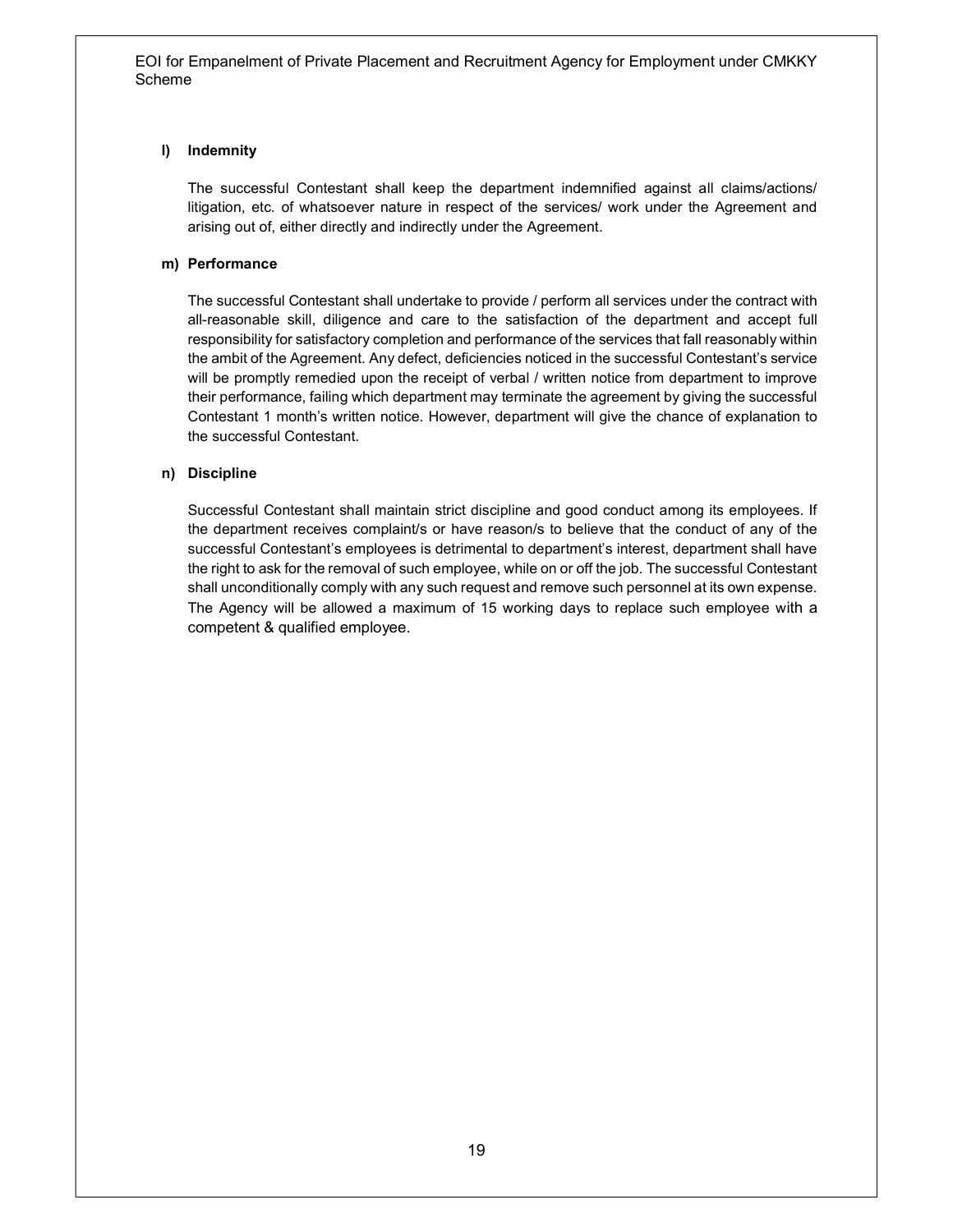# Annexure – 1: Request for Clarification

Agencies requiring specific points of clarification may communicate with department during the specified period using the following format:

# Agencies REQUEST FOR CLARIFICATION

<<Name of Organization submitting query / request for clarification>>

<<Full formal address of the Organization including phone, fax and Tel: email points of contact>> Fax:

|                  |                                                                      |                             |            |           | Email:                                     |
|------------------|----------------------------------------------------------------------|-----------------------------|------------|-----------|--------------------------------------------|
|                  | <b>EOI</b><br><b>Reference</b><br>(Section No. / Page<br><b>No.)</b> | Content of<br>clarification | <b>EOI</b> | requiring | <b>Points of clarification</b><br>required |
|                  |                                                                      |                             |            |           |                                            |
| $\overline{2}$   |                                                                      |                             |            |           |                                            |
| 3                |                                                                      |                             |            |           |                                            |
| $\boldsymbol{4}$ |                                                                      |                             |            |           |                                            |
| 5                |                                                                      |                             |            |           |                                            |
| 6                |                                                                      |                             |            |           |                                            |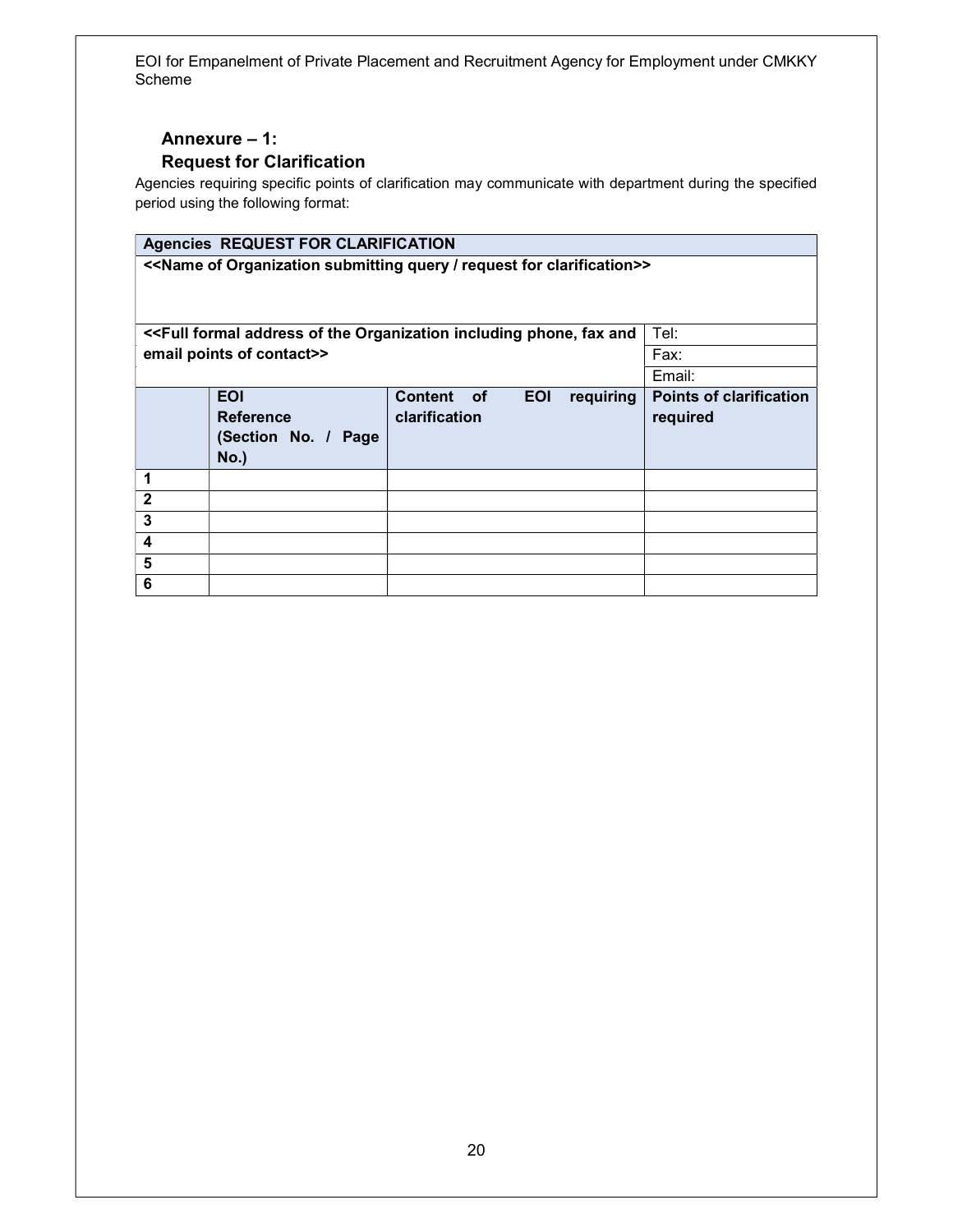# Annexure – 2:

# Technical Proposal Covering Letter

Covering Letter (To be submitted on the letterhead of the Agency)

{Location, Date}

To

Managing Director

**KSDC** 

Ref: EOI Reference No.

Subject: Submission of proposal in response to the EOI for Empanelment of Private Placement and Recruitment Agency for Employment under CMKKY Scheme

## Dear Sir,

Having examined the EOI document, we, the undersigned, herewith submit our proposal in response to your EOI Notification number………… for engagement of Knowledge Partner for Global Skill Conference in Karnataka.

We have read the provisions of the EOI document and confirm that we accept these. We further declare that additional conditions, variations, deviations, if any, found in our proposal shall not be given effect to.

- 1. We agree to abide by this proposal, consisting of this letter, the detailed response to the EOI and all attachments.
- 2. We would like to declare that we are not involved in any litigation that may have an impact of affecting or compromising the delivery of services as required under this assignment, and we are not under a declaration of ineligibility for corrupt or fraudulent practices.
- 3. We would like to declare that there is no conflict of interest in the services that we will be providing under the terms and conditions of this EOI.
- 4. We hereby declare that all the information and statements made in this proposal are true and accept that any misrepresentation contained in it may lead to our disqualification.
- 5. We understand you are not bound to shortlist/accept any or all the proposals you receive.
- 6. We hereby declare that we qualify and fulfil all the eligibility criteria mentioned in the EOI.
- 7. We hereby declare that in case the Contract is awarded to us, we shall submit the Bank Guarantee within 15 Business Days of issuance of the Letter of Intent to us.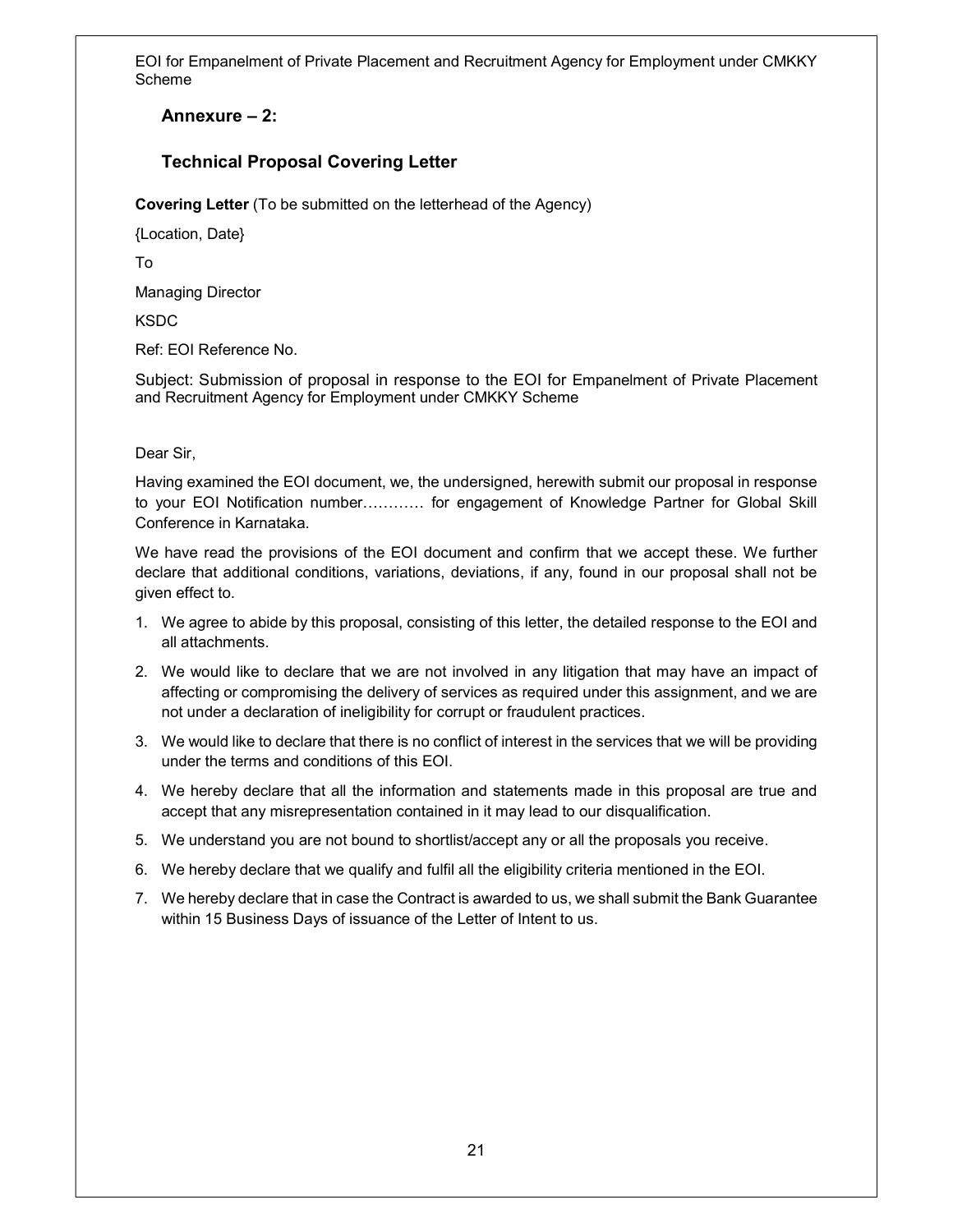Our correspondence details with regards to this proposal are:

## Company Profile: Agency

| Sr. No       | <b>Information</b>                                                                                              | <b>Details</b> |
|--------------|-----------------------------------------------------------------------------------------------------------------|----------------|
| 1            | Name of responding Agency:                                                                                      |                |
| $\mathbf{2}$ | Address of responding Agency:                                                                                   |                |
| 3            | Name, Designation and Address of the contact person to whom all<br>references shall be made regarding this EOI: |                |
| 4            | Telephone number of contact person:                                                                             |                |
| 5            | Mobile number of contact person:                                                                                |                |
| 6            | Fax number of contact person:                                                                                   |                |
| 7            | E-mail address of contact person:                                                                               |                |

We hereby declare that our proposal submitted in response to this EOI is made in good faith, and the information contained is true and correct to the best of our knowledge and belief.

Sincerely, [Lead Authorized Signature] Authorized Signatory Name : Designation : Date : Time : Seal Business Address: